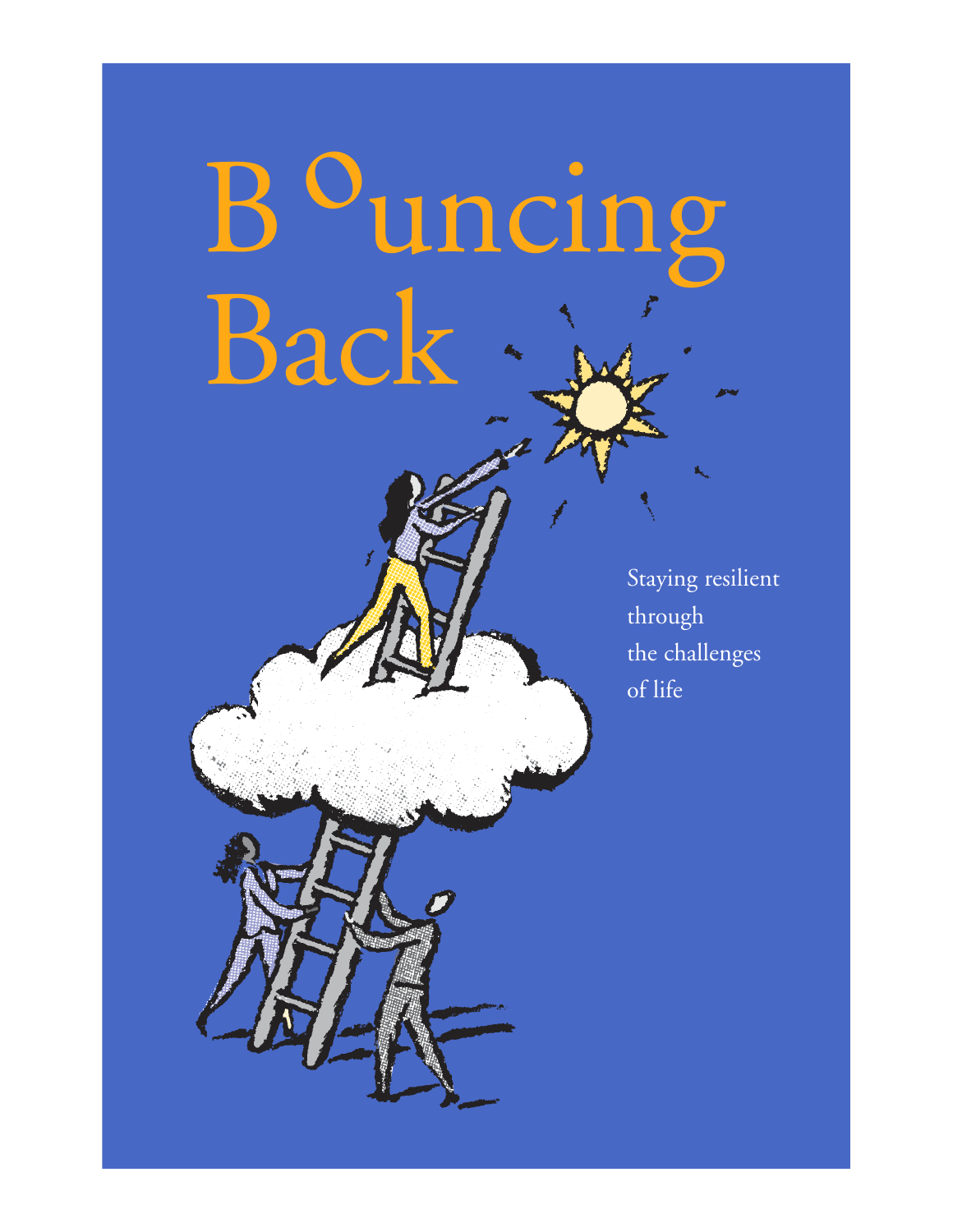© 2002, 2006 Ceridian Corporation. All rights reserved.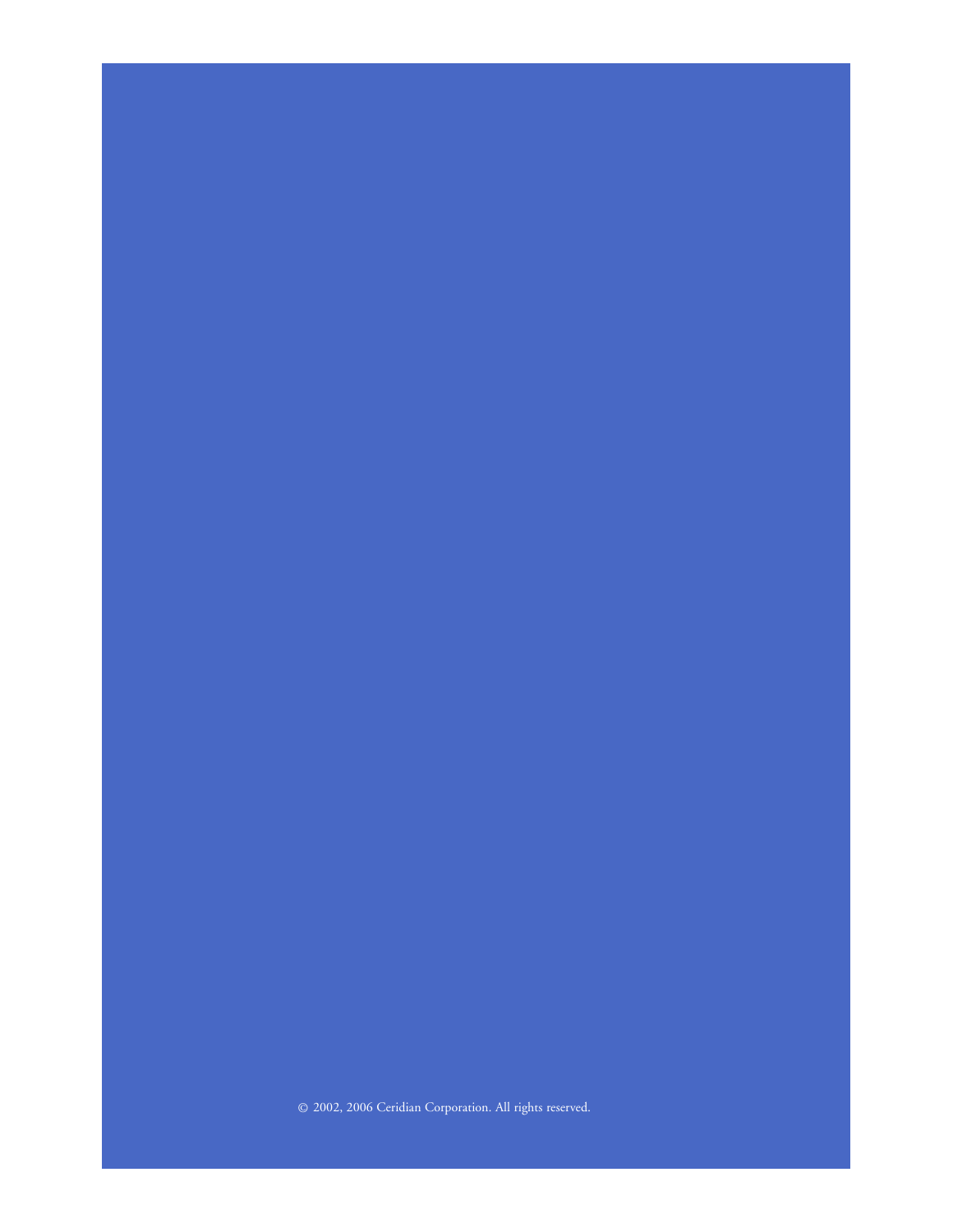| $\mathcal{E}$  | How resilient are you?                              |
|----------------|-----------------------------------------------------|
| $\overline{Q}$ | Ten ways to bounce back                             |
| 25             | Staying resilient through<br>the challenges of life |
| 33             | Raising resilient children                          |
| 39             | Bouncing back plan                                  |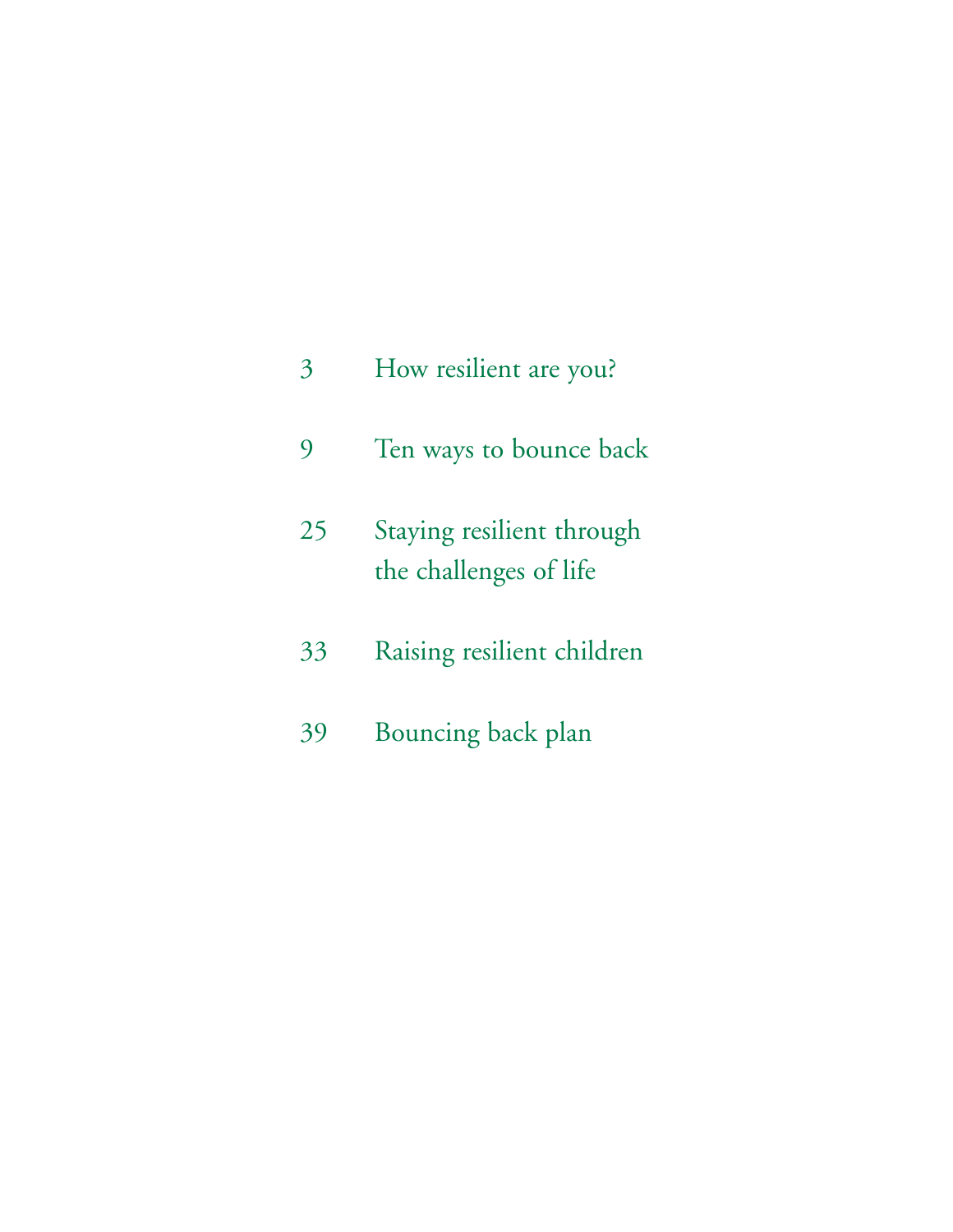

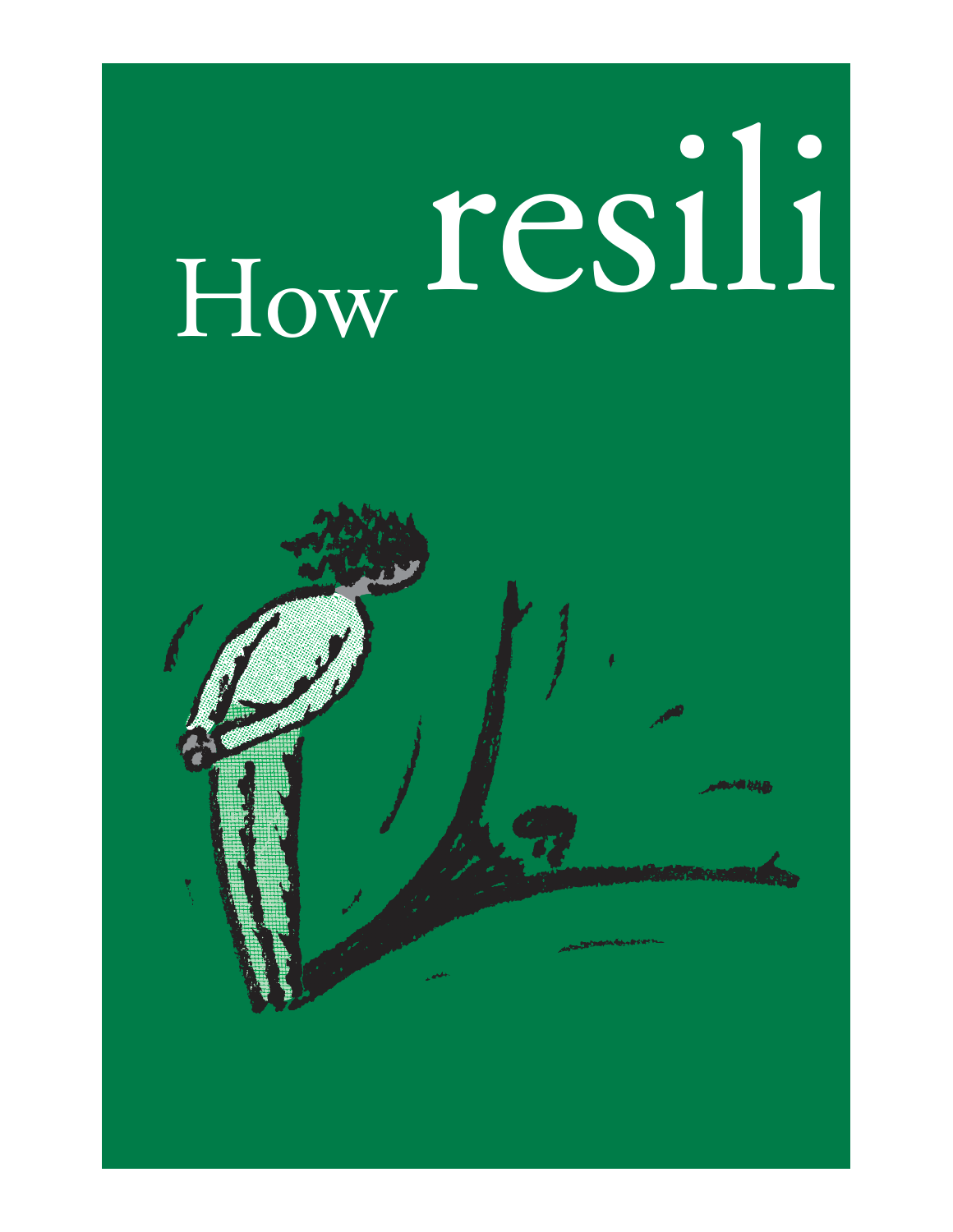*Synonyms:* adaptable, buoyant, elastic, flexible, optimistic, proactive, resilient, responsive, take-charge.

# Synonyms:<br>
adaptable, buoyant, elastic, flexible,<br>
optimistic, proactive, resilient,<br>
responsive, take-charge.<br>
are you!

Every day, we face challenges that test our resilience. You may face challenges at work or in your personal relationships. You may face the challenge of raising young children or teenagers. Maybe you are caring for an aging family member. You may have financial worries or be going through a divorce. You may be taking on the challenge of a bigger job with more responsibilities. You may have lost a relative recently or be in a time of transition in your life, with friends moving away or a child leaving home.

Through all of these challenges and transitions—both positive and negative—you still have to stay focused at work and at home and take care of yourself and the people you love. That's easier to do the stronger and more resilient you feel.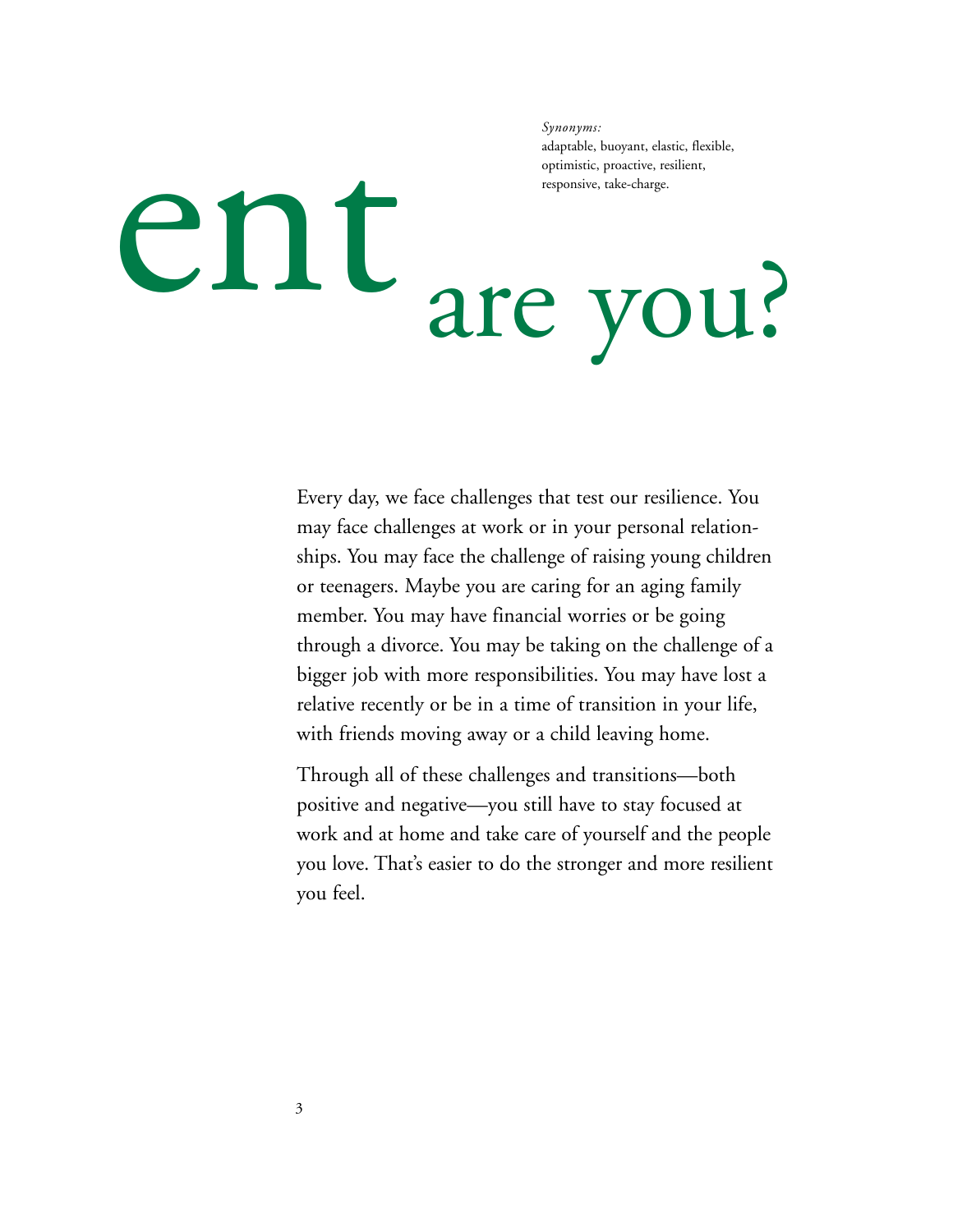According to the National Centenarian Awareness Project, which studies people in the U.S. who have made it to their 100th birthday, there are key characteristics that stand out among men and women this age. They have a positive yet realistic attitude, an adventurous love of life, a strong will, spiritual beliefs, an ability to renegotiate life when necessary, and a sense of humor. They are resilient.

How can you develop some or all of these attributes? How can you learn to adopt a positive attitude and be more hopeful and resilient? How can you develop coping skills that will see you through life's ups and downs? The purpose of this booklet is to help you find answers to these and other questions.

First, take a moment to answer the questions on the next page.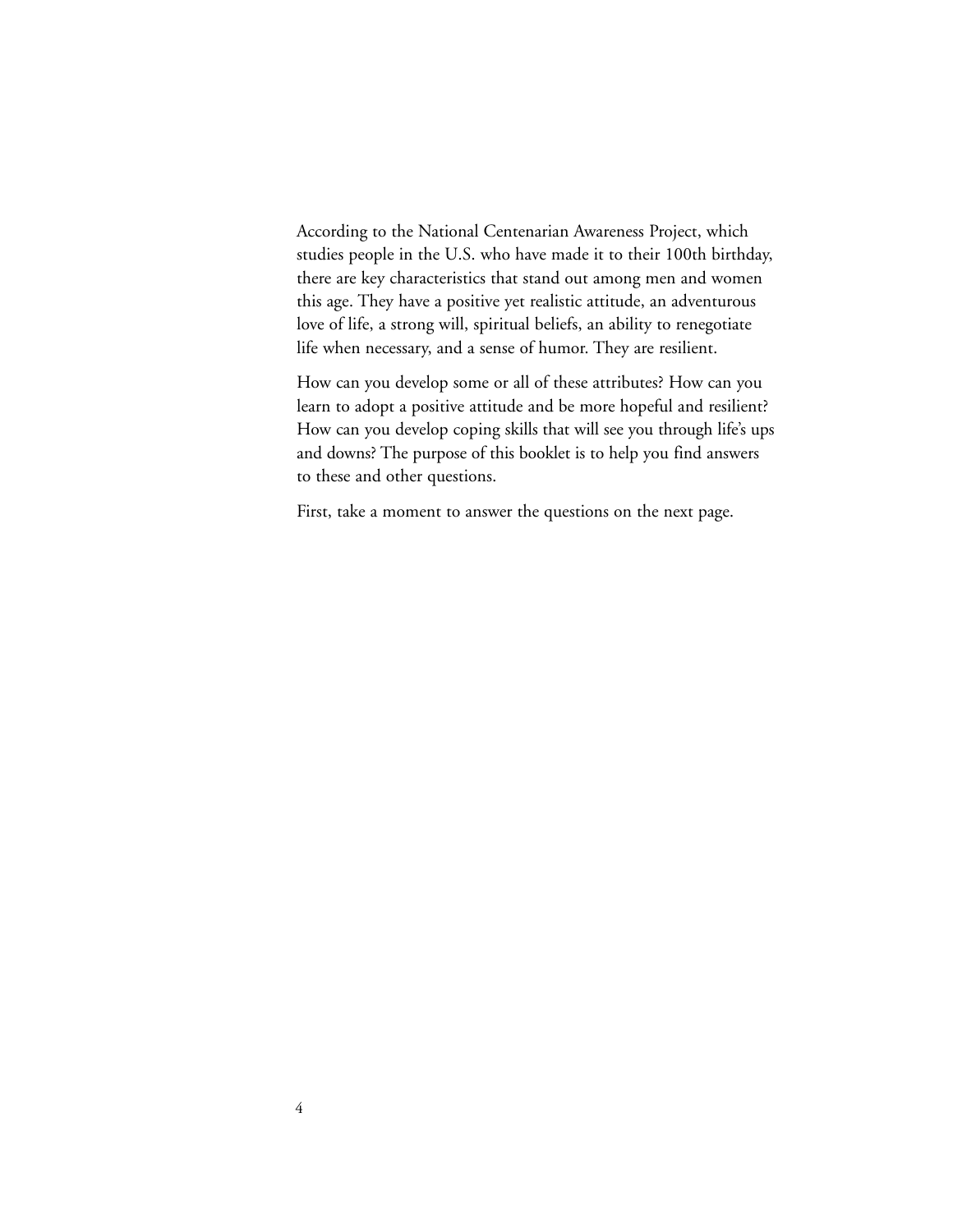#### How resilient are you?

*The first step in becoming more resilient is to look at your life and how you handle stress, problems, and hardship. Where do you feel weak and where do you feel strong in your life? Check the answer that best describes you.* 

1. I feel a sense of purpose in my work or personal life

| $\bigcirc$ Yes | $\bigcirc$ No | $\bigcirc$ Not sure |
|----------------|---------------|---------------------|
|                |               |                     |

2. My view of the world is pretty positive.

| $\bigcirc$ Yes | $\bigcirc$ No | $\bigcirc$ Not sure |
|----------------|---------------|---------------------|
|                |               |                     |

3. I have time for things I enjoy, like being outdoors or being with people I care about.

 $\bigcirc$  Yes  $\bigcirc$  No  $\bigcirc$  Not sure

- When I'm faced with a big problem, I usually come up with a solution. 4.  $\bigcirc$  Yes  $\bigcirc$  No  $\bigcirc$  Not sure
- When I need help from a friend, relative, or co-worker, I ask for it. 5. $\bigcirc$  Yes  $\bigcirc$  No  $\bigcirc$  Not sure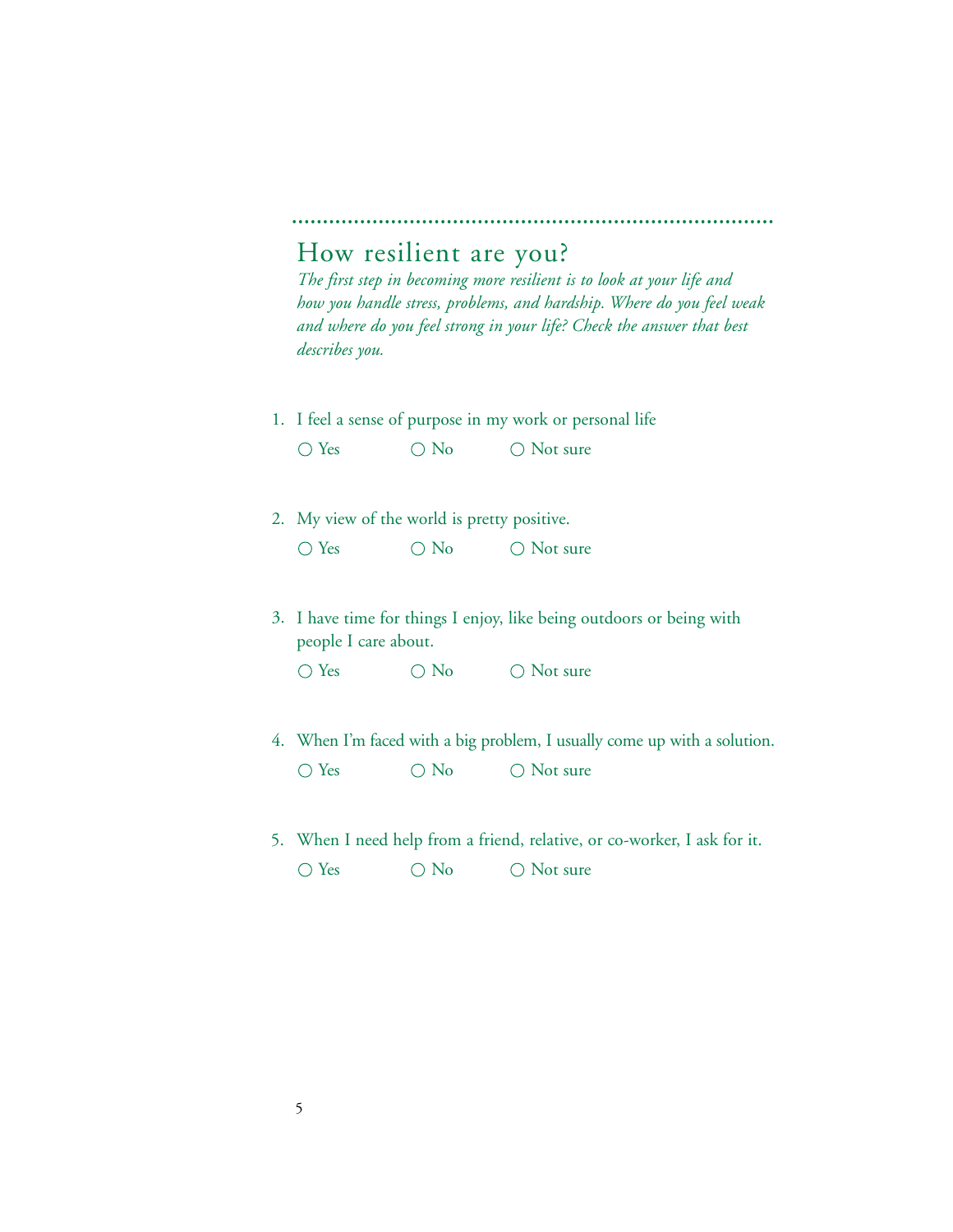|    | 6. I take care of myself. I get enough rest and exercise and I eat<br>balanced meals. |               |                                                                     |  |  |
|----|---------------------------------------------------------------------------------------|---------------|---------------------------------------------------------------------|--|--|
|    | $\bigcirc$ Yes                                                                        | $\supset$ No  | $\bigcirc$ Not sure                                                 |  |  |
|    | new challenges.                                                                       |               | 7. I feel like I'm growing. I'm learning new things and facing      |  |  |
|    | $\bigcirc$ Yes                                                                        | $\bigcirc$ No | $\bigcirc$ Not sure                                                 |  |  |
|    | 8. I adapt pretty well to change.                                                     |               |                                                                     |  |  |
|    | $\bigcirc$ Yes                                                                        | $\bigcirc$ No | $\bigcirc$ Not sure                                                 |  |  |
| 9. | My life feels busy and active in a good way.                                          |               |                                                                     |  |  |
|    | $\bigcirc$ Yes                                                                        | $\bigcirc$ No | $\bigcirc$ Not sure                                                 |  |  |
|    |                                                                                       |               | 10. When I'm stressed, I have things I do to help reduce my stress. |  |  |

 $Yes \t O No \t O Not sure$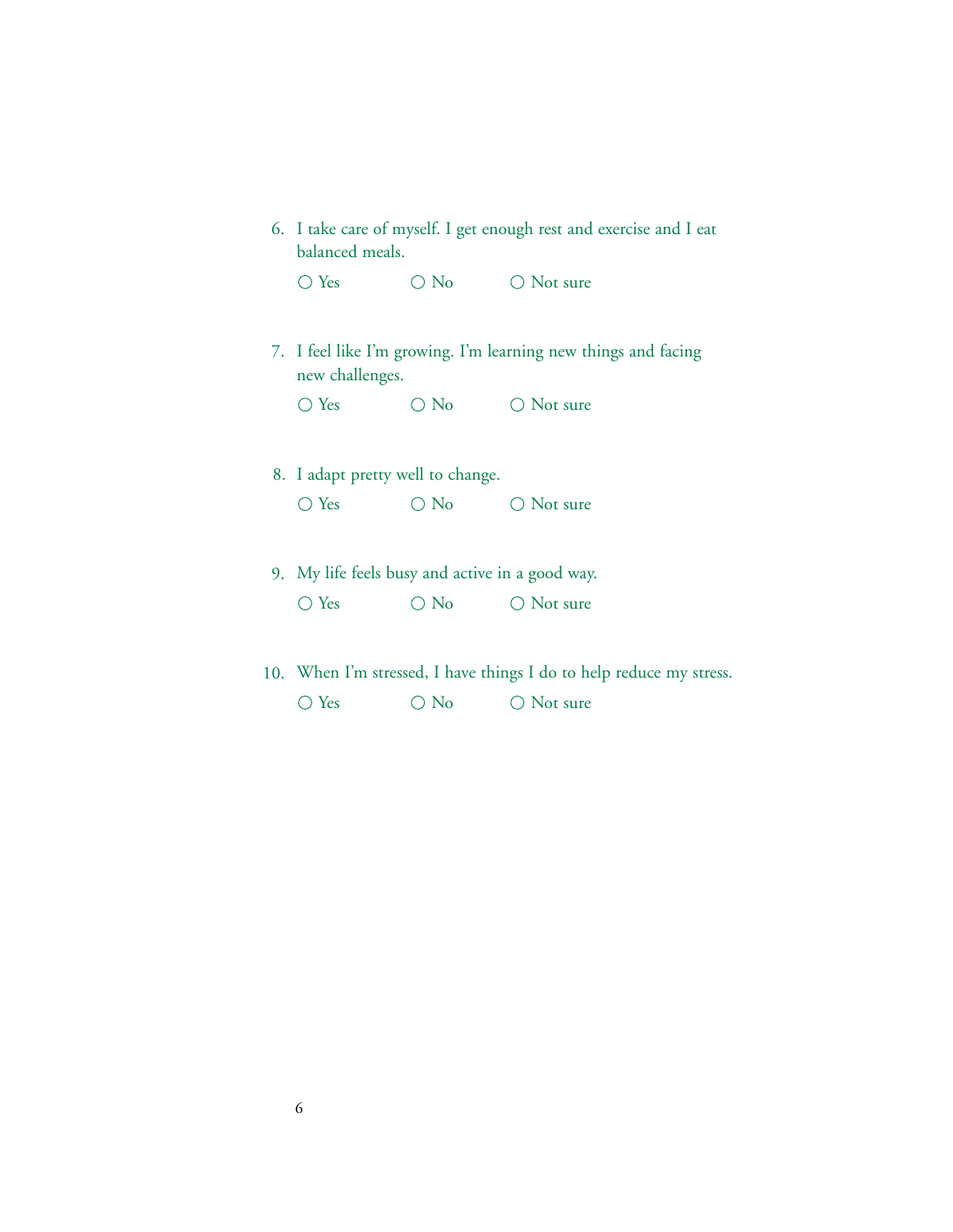How resilient you feel on any given day is a sum of all that's going on in your life—the pressures and responsibilities you face at work and at home, and how you handle all of those demands. Do you take care of yourself? Are you able to put things in perspective? Do you have the support you need so that you are able to cope well with the challenges you face?

If you answered "Yes" to nine or ten of the questions on the previous page, you're probably a very resilient person. You probably deal well with challenge and adversity. (Chances are, you'll keep reading, since resilient people tend to be curious. Who knows what you might learn?)

If you answered "Yes" to seven or eight of the questions, you're probably a pretty resilient person. But there may be parts of your life where you could become more resilient. On the pages that follow you'll find positive steps you can take and skills you can acquire to help you feel stronger and more in control of things.

If you answered "Yes" to six or fewer of the questions, you may be feeling overwhelmed or under a lot of stress, and these feelings may be affecting your ability to bounce back. On the pages that follow you'll find positive steps you can take and skills you can acquire to help you feel more resilient and to help you handle the challenges you are facing. You might also benefit from talking with a professional about what's going on in your life.

As you read through this booklet and begin to try out some of its suggestions, you should start to see improvement in your resilience. Answer these questions again a month from now to see how you are doing.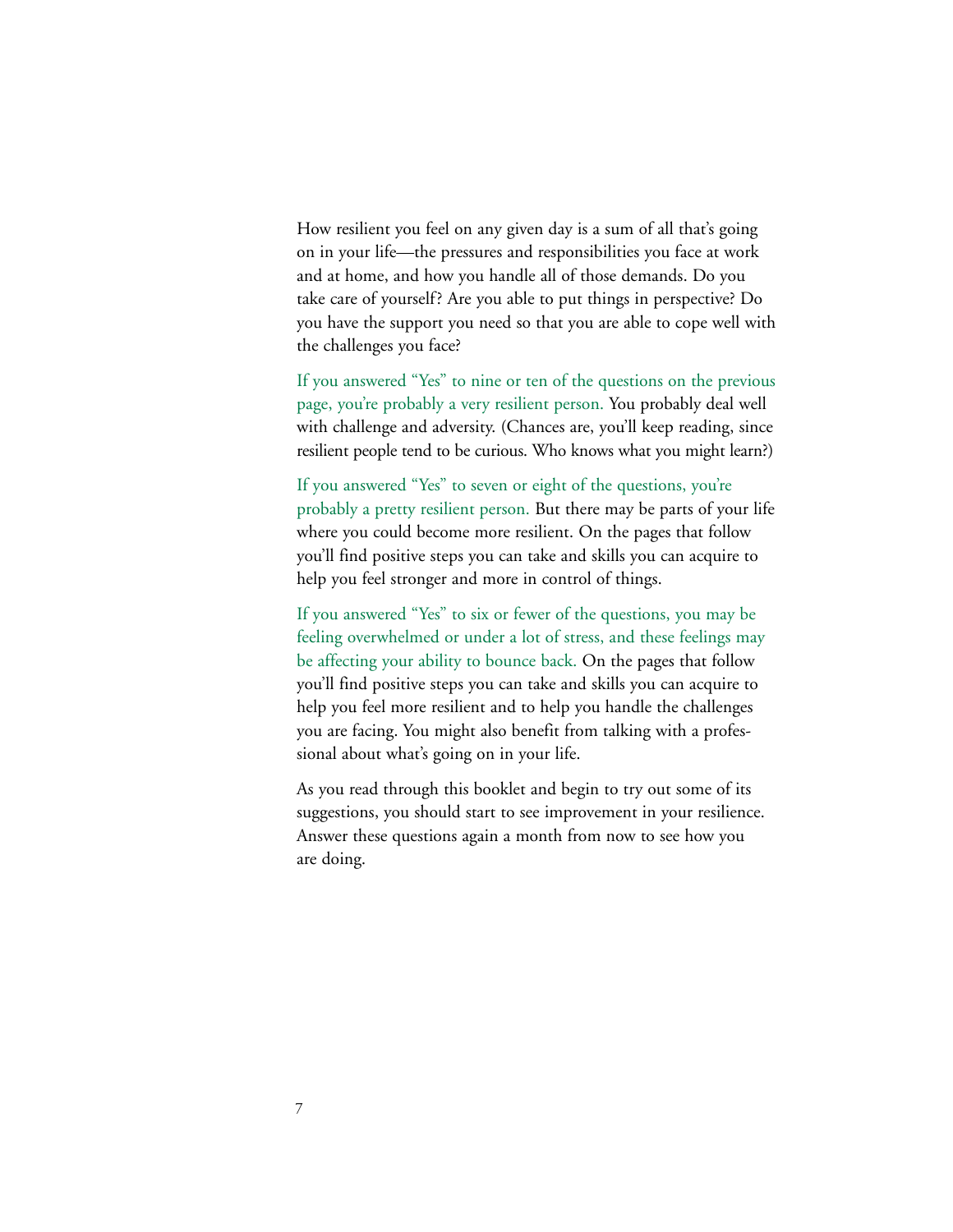# Ten ways to D

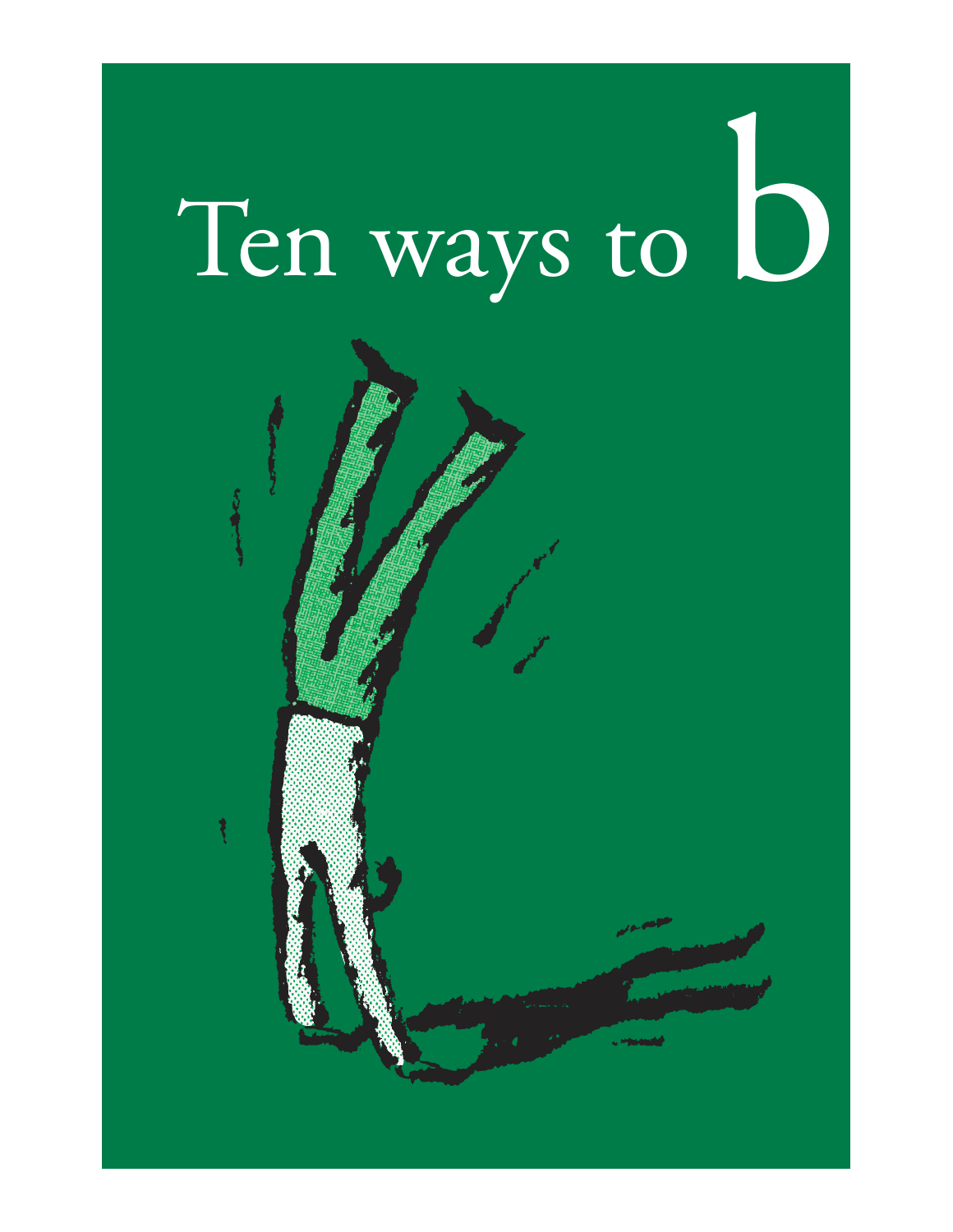# <sup>o</sup>unce back

Staying resilient is like staying in shape—some are born lucky, but most of us have to work at it. Look back to the quiz on page 5. After which statements did you answer "No" or "Not sure"? These are the areas in your life where you may be more or less resilient and where you'll want to focus your efforts. For example, how well do you handle change (question eight)? Do you take care of yourself (question six)? Do you call on others when you need support (question five)?

On the following pages you'll find tips and advice to help you work on your outlook and attitude, and on your coping and problem-solving skills—all the areas covered in the quiz.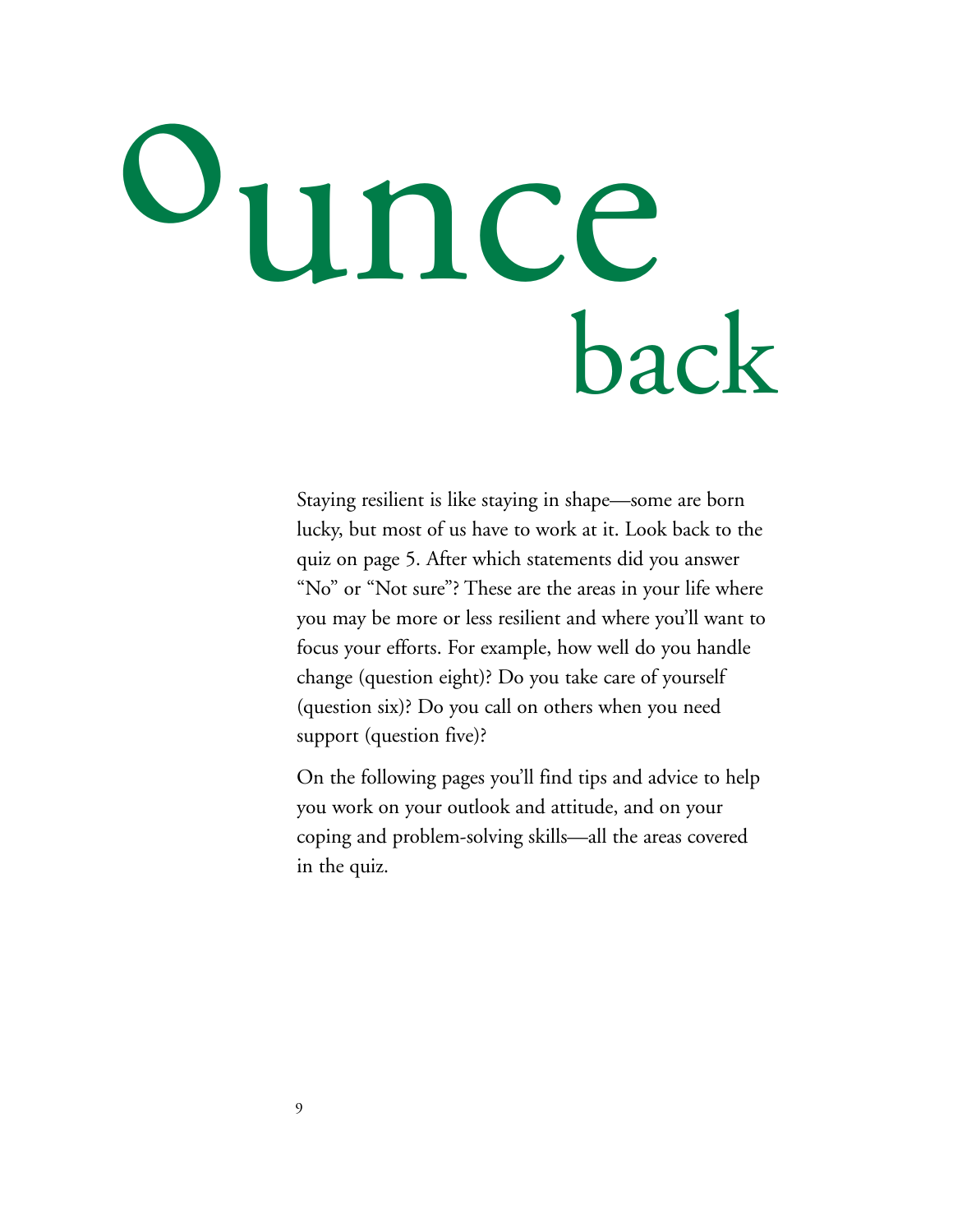## 1. Find a sense of purpose and commitment.

Studies show that resilient people have a passion or purpose that nourishes and sustains them. Look back to how you responded to the first statement on page 5, *"I feel a sense of purpose in my work or personal life."* Do you feel committed to your family, work, friendships, and activities you are involved in outside of work? Here are some ways to build a sense of purpose and commitment into your life:

Use challenging life events to stop and think about your choices and to ask fundamental questions. Sometimes it takes a major life event like an illness to make us stop and think about our choices and priorities. Smaller challenges are a time to stop and think, too—about career and family priorities, how you spend your time, how your life could feel better, richer, or more meaningful.

Identify your focus for the next week or month. Purpose and commitment sound like lofty words, but they don't have to be. Your focus for the next week or so could be something as basic as, "I'm going to spend more time with my father because he's ill."

Do volunteer work. Help in a soup kitchen. Join a committee at school. Become a Big Brother or Big Sister. Eleanor Roosevelt said that most of the good work in the world is done by people who weren't feeling all that good at the time. Volunteer work can give you a sense of purpose and make you feel stronger.

Complete this sentence: "If money were no object and I had all the time in the world, I would . . ." Travel more? Paint? Work with disabled children? Figure out how to translate your big dreams into action. A big trip may not be possible, but you could take a weekend trip to a place you've never been. You could enroll in a painting class at night, or help out at a school for disabled children.

Look for activities outside of work that bring you a sense of personal achievement, satisfaction, or fulfillment. Those activities can sustain you, especially during periods when your work may not feel as fulfilling or satisfying as you might like.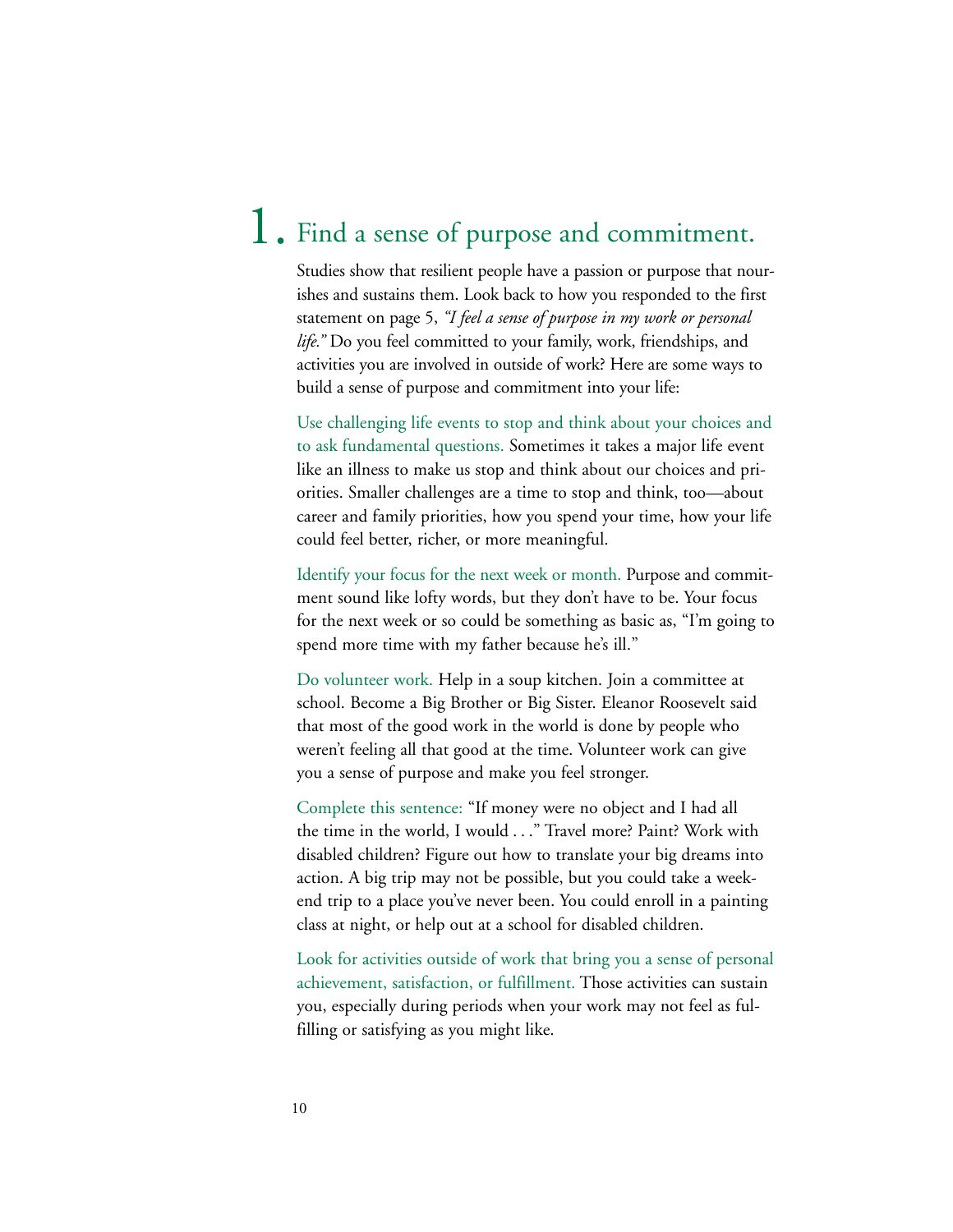## 2. Have a positive outlook.

Look back to page 5 to see how you responded to the statement, *"My view of the world is pretty positive."* Resilient people tend to have a positive outlook and to see life as filled with challenges rather than defeats. They see difficulties as temporary. Optimism is a skill you can learn.

Tell yourself, "I'm going to feel better." Tell yourself, "Things are going to get better."

Focus on the part of your life that feels good today. One day, things may not be going well at work, but something wonderful may be happening with your relationship. Focus on your relationship that day. Another day, things may not be going well at home, but you may feel good about your work. What is going well? Focus on that.

Limit negative and self-defeating thoughts. Thoughts like, "It's terrible and I can't do anything about it," or "I'm trapped in a bad situation," wear down your resilience. Instead, ask yourself, "What would make things better? What can I do *today* to improve my outlook? What's my first step?" Focus on the positive—on an upcoming visit with a close friend or on the things that your relative with a chronic illness can still do rather than the things that he can no longer do. "You probably cannot simply will yourself to be an optimist," writes Dr. Michael Craig Miller, editor of *The Harvard Mental Health Letter*. "But you can achieve a sunnier disposition if you recognize your gloomy mood, seek help when you need it, and make meaningful physical and mental activity a more prominent part of your life."

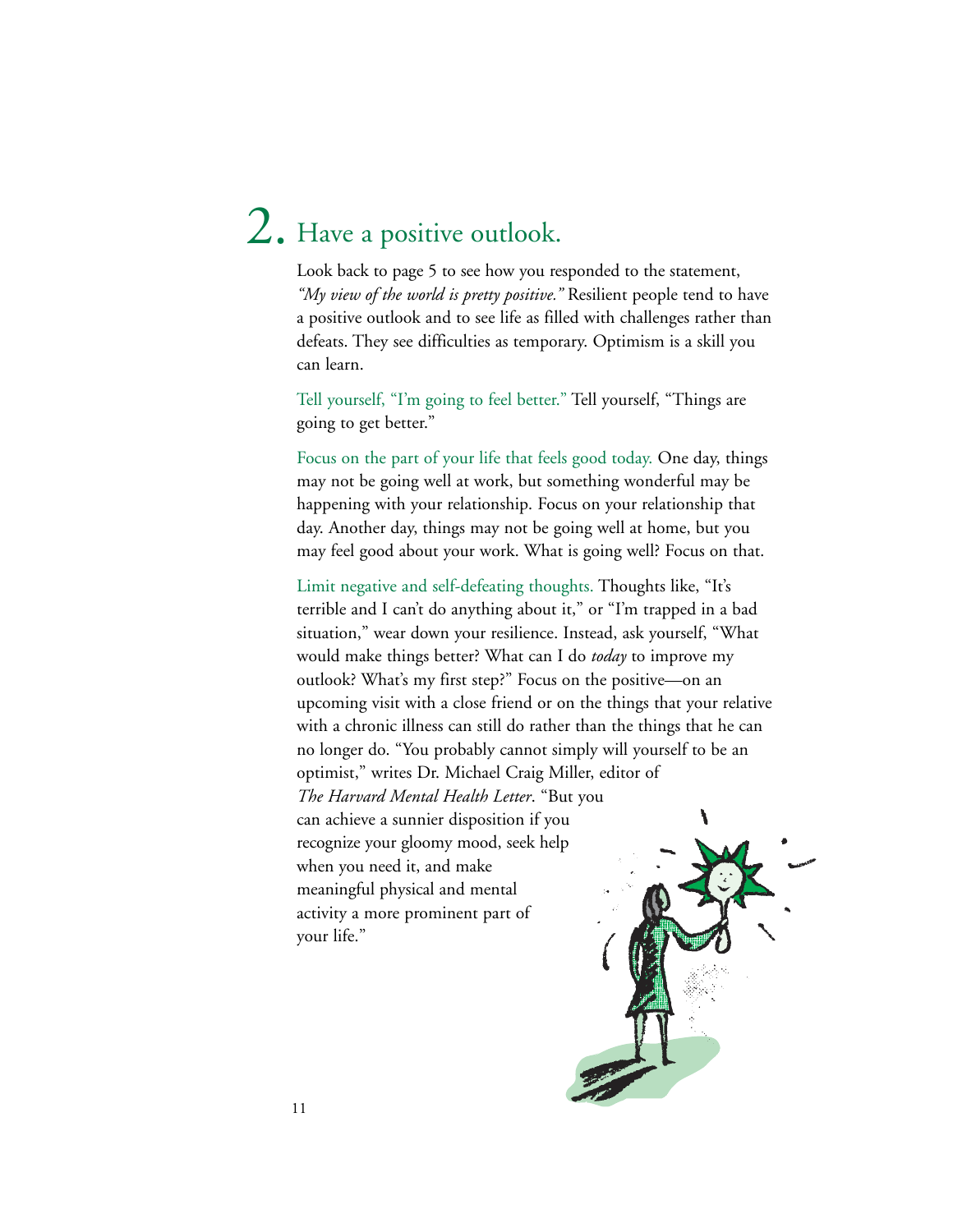Avoid wasting anger or negative energy on trivial things. Try not to let small annoyances affect your mood. In the broader scheme of things, how important is that small dent in the fender, the argument you had with a friend, or a recent disappointment at work?

Spend time with people you like and doing things you like to do. Plan something today that you can look forward to.

Use humor to help you see the positive. Look for what's funny and amusing in a situation. Laugh more. Spend time with funny people.

#### Depression and Resilience

About 10 percent of people suffer from depression. Depression is an illness that in many ways feels like the opposite of resilience. Its symptoms include:

- loss of energy
- loss of interest or pleasure in ordinary activities
- difficulty concentrating, coping, or making decisions
- persistent physical symptoms that do not respond to treatment (such as chronic pain or digestive disorders)
- feeling sad, lonely, or unhappy
- thoughts of death or suicide

You can take a confidential depression screening test online at the National Mental Health Association Web site at *www.nmha.org*. Or talk with your doctor or health care provider if you have concerns. If you have thoughts of death or suicide, seek help immediately.

Depression is highly treatable. Many people who live with depression are resilient and are able to maintain their resiliency with help and treatment. If you are suffering from depression, contact your health care provider.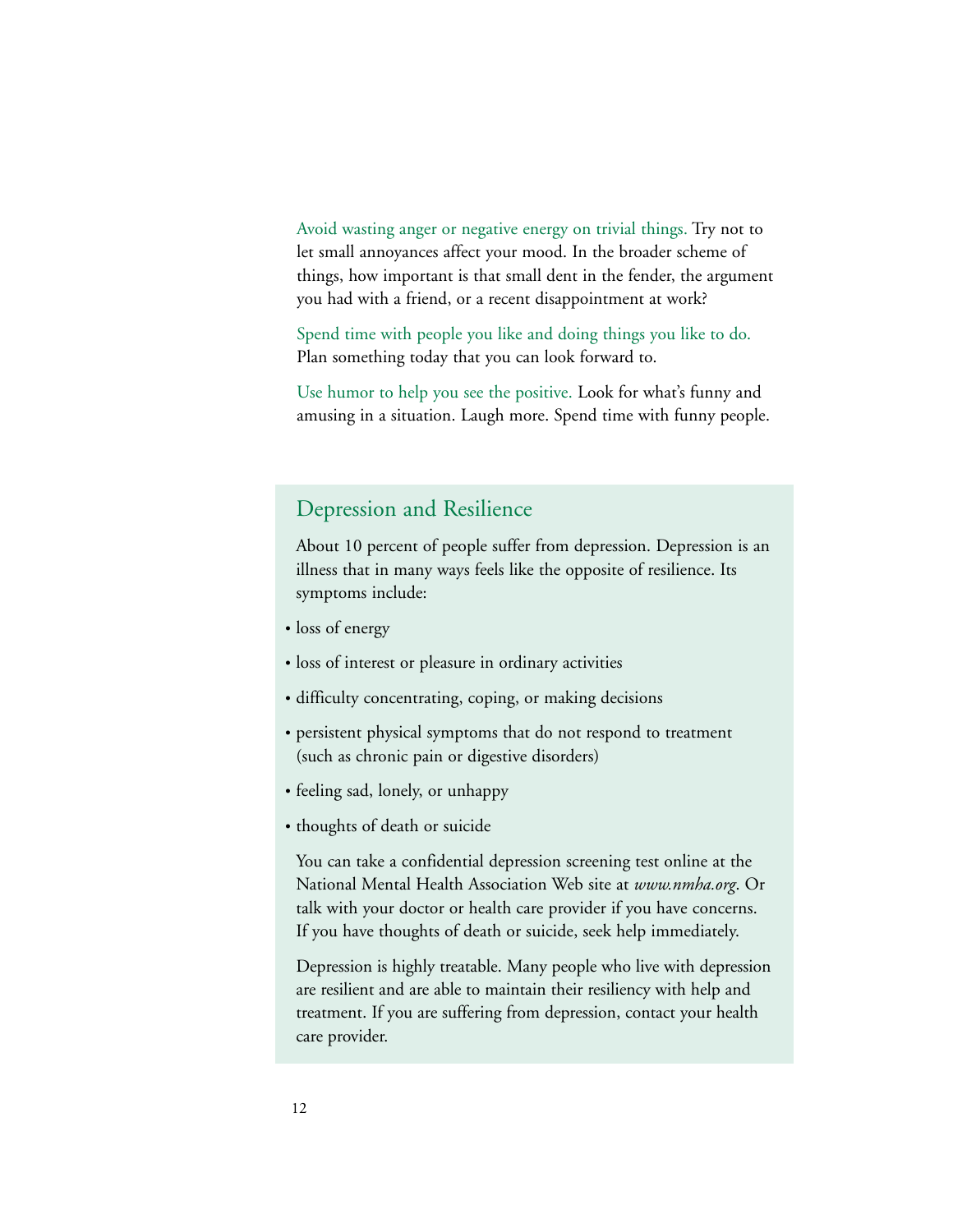## $3.$  Take pleasure in the small joys of life.

How did you respond to the statement, *"I have time for things I enjoy, like being outdoors or being with people I care about"*? Do you take the time to love your family and friends? To kiss them goodbye? The small joys of life are what renew us, give us peace, and keep us feeling strong. They also sustain us during times of crisis and challenge. Put a symbol of your small joys on your desk, bureau, or kitchen table as a constant reminder. Circle two small joys from the list below that you're going to schedule time for tomorrow, or write down small joys that aren't on the list and schedule time for those. Make time for small joys such as:

- taking a solitary walk in the park or on the beach
- watching a pretty sunset
- laughing out loud
- reading a bedtime story to your child
- watching a movie with your teenager
- doing a quilting project
- working in your garden
- listening to the birds on your way to work
- going fishing
- eating ice cream
- cooking
- reading until you fall asleep
- having a day with no "agenda"
- playing tag with your grandchild
- spending time with your adult child
- getting a massage
- talking with friends and co-workers
- taking your child to the playground
- having lunch with a co-worker
- visiting a relative or friend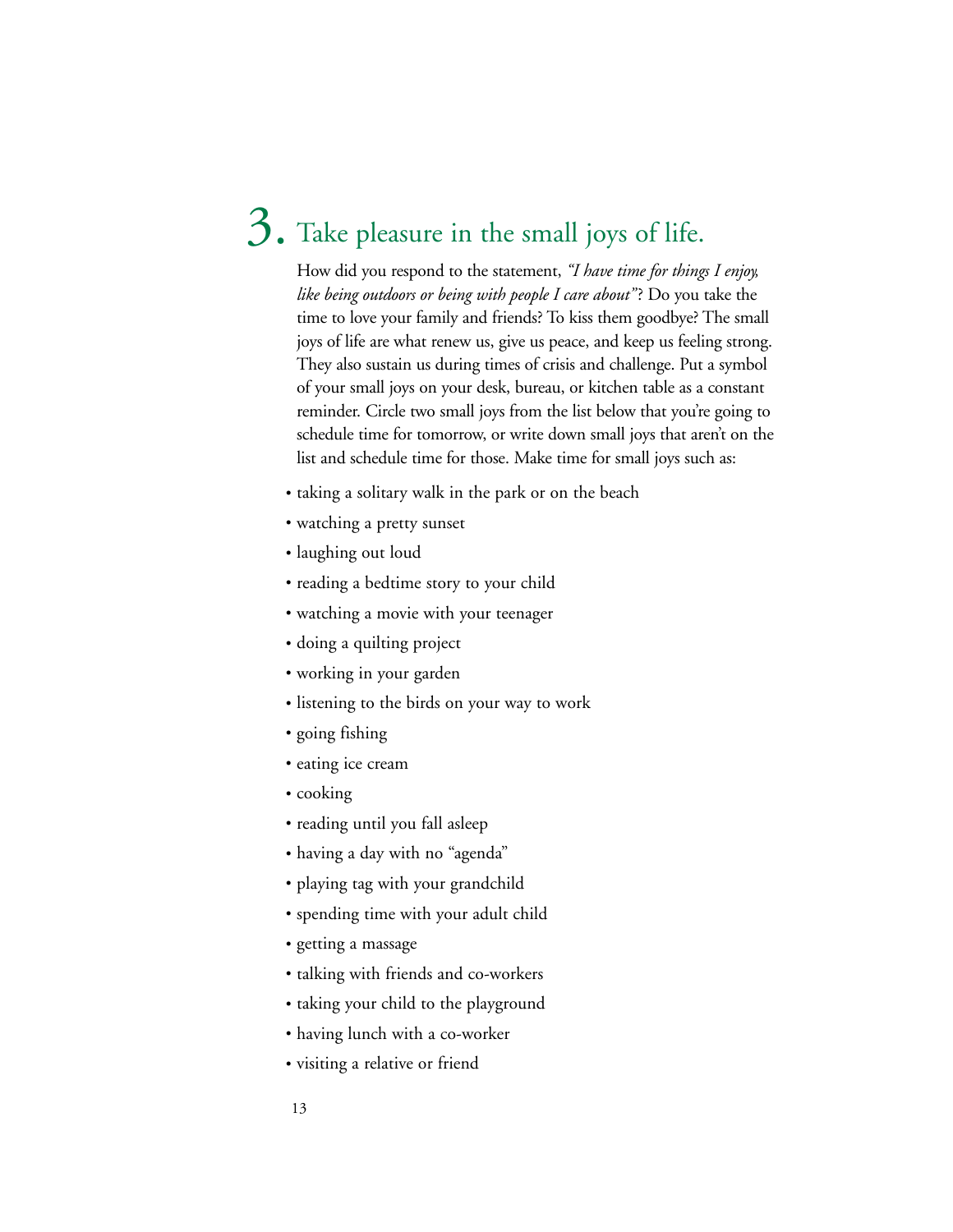#### $4.$  Take an active approach to solving your problems.

*"When I'm faced with a big problem, I usually come up with a solution."* How did you respond to this statement? Resilient people have an ability to negotiate and renegotiate life. That means being able to anticipate problems and find solutions. Here are some steps to take to successfully tackle problems:

Identify the problem. Writing down and defining what the problem is on paper is often helpful. Project Resilience—a private organization in Washington, DC, that consults to schools, clinics, and prevention agencies—conducted a study of resilient adults who had grown up in conditions of poverty, neglect, abuse, and addiction. In answer to the question, "How did you do it?", many said they relied on writing to help them face problems and gain insight into their lives. Try writing about your challenges. Keep a journal and use it to write down your goals, milestones, and when things are bothering you.

Remember that solutions to problems often involve bringing in other people to help. Seek input from knowledgeable people who can provide you with resources, information, and ideas.

Act. Don't deny your problems, ignore them, or let them linger and weigh on your mind. Taking action will help you feel stronger, more in control of your life, and more resilient.

Use some of the skills you've learned at work to help you manage your personal life. At work, you tackle a problem by gathering information and resources and by breaking big tasks into defined and manageable steps. Use some of those same skills to handle problems at home.

Find ways to simplify and organize your life so that the problems and challenges you are facing are manageable. Problems and challenges can leave you feeling drained and less resilient. Look for things you can do to feel less overwhelmed. You might spend weekend time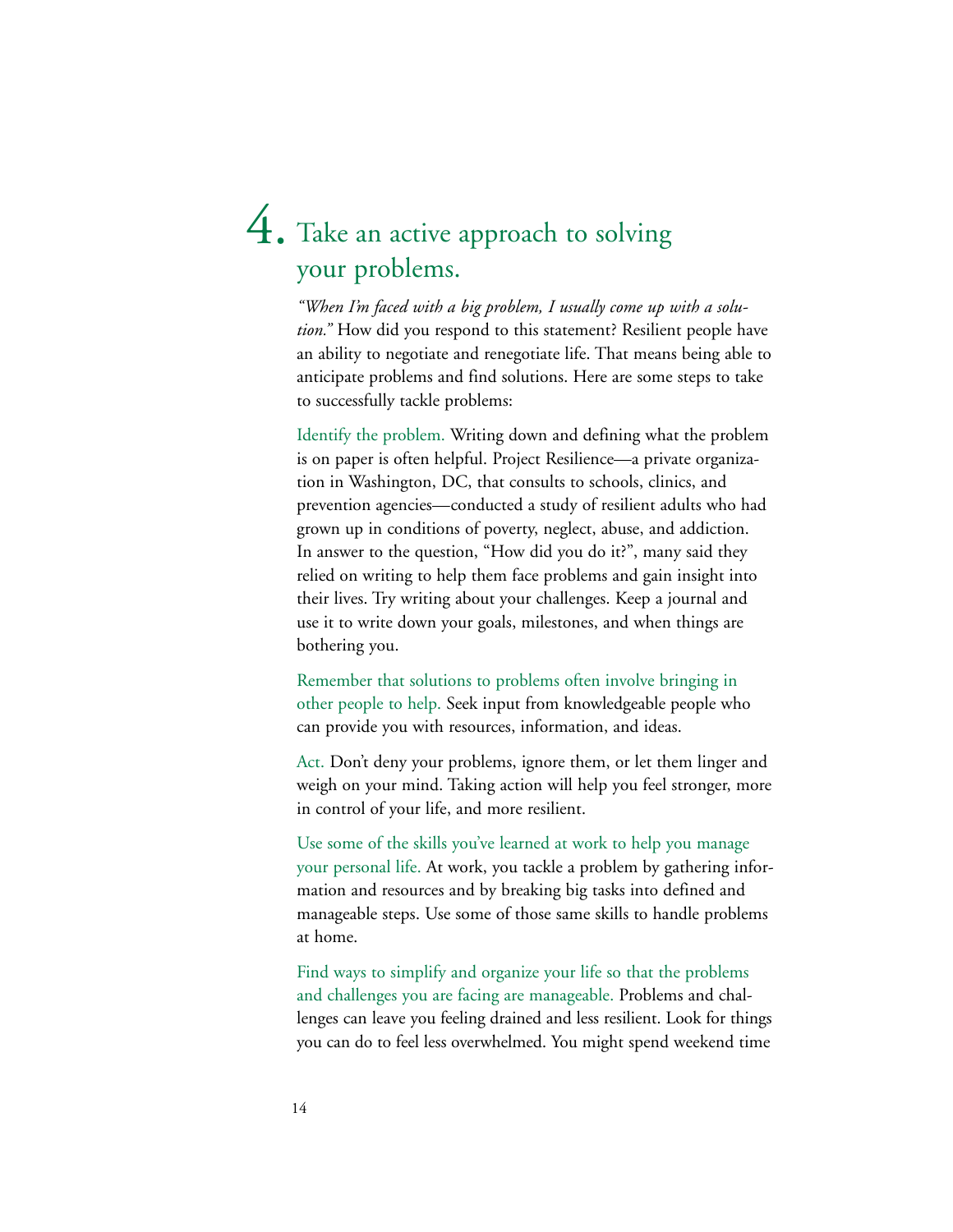"We learn wisdom from failure much more than from success. We often discover what will do by finding out what will not do; and probably he who never made a mistake never made a discovery." *—*Samuel Smiles*, Self-Help (1849)*

organizing and simplifying to make things easier for the week ahead. If you are caring for young children and a relative with a chronic illness, use Sunday nights to get your life together for the week ahead. Put out your children's clothes for the next five days, be sure there's food for everyone's lunches, and review the family calendar so you know where everyone has to be and when.

Try to focus on the things that you have control over. For example, if you are caring for a relative with a chronic illness, you have control over your thoughts and emotions when you are away from your relative. Try to put aside sad thoughts about your relative while you are at work. If you focus on your job and the things you do have control over, you may feel better and your problems may not seem so overwhelming. You can also influence whether you have breaks from caregiving when you aren't at work. Do you have backup help so you can take a break? How can you get that backup help if you don't currently have it?

Try new approaches if your usual approach isn't working. The more flexible you are, the more resilient you'll be. Be willing to change game plans if the plan you're following isn't working or if a better one presents itself.

Look back to how you successfully handled other setbacks and challenges. Ask yourself, "How did I get through it? How can that knowledge help me now?" Don't dwell on past mistakes and disappointments.

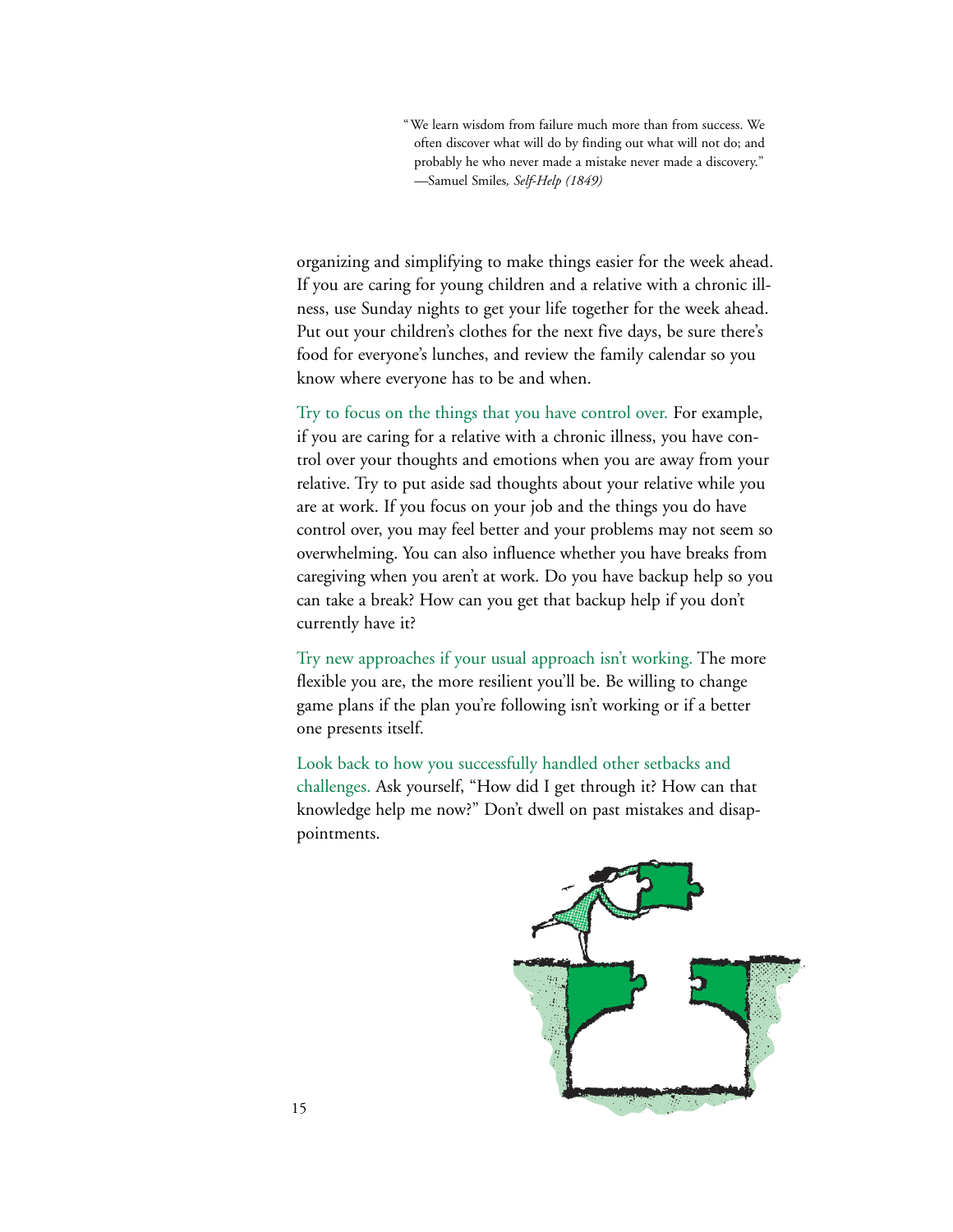## 5. Rely on and help others.

Asking for help is hard for many of us. How did you respond to the statement, *"When I need help from a friend, relative, or co-worker, I ask for it"*? Do you ask a good friend for advice when you need it? Do you ask a co-worker or your manager for support when you are feeling overloaded? If your child is having a problem do you ask for support from the teacher? Paying attention to what you need and asking for help is a sign of resourcefulness and strength, not weakness.

Talk about what you are going through with others. Be there for people you care about and they'll be there for you.

Learn from people who have been through what you are going through. Don't wait for someone to call you. Be the initiator.

Get used to accepting help. If you are going through a difficult time and a neighbor or friend offers help with meals or rides, allow yourself to accept the help. Sometimes you have to recognize this as an issue and practice saying yes.

Join a support group. Support groups can be a tremendously helpful way to get through hard times. There are support groups for overcoming alcohol or drug addiction; for coping with grief, loss, divorce, or chronic illness; and for help with family problems and other issues.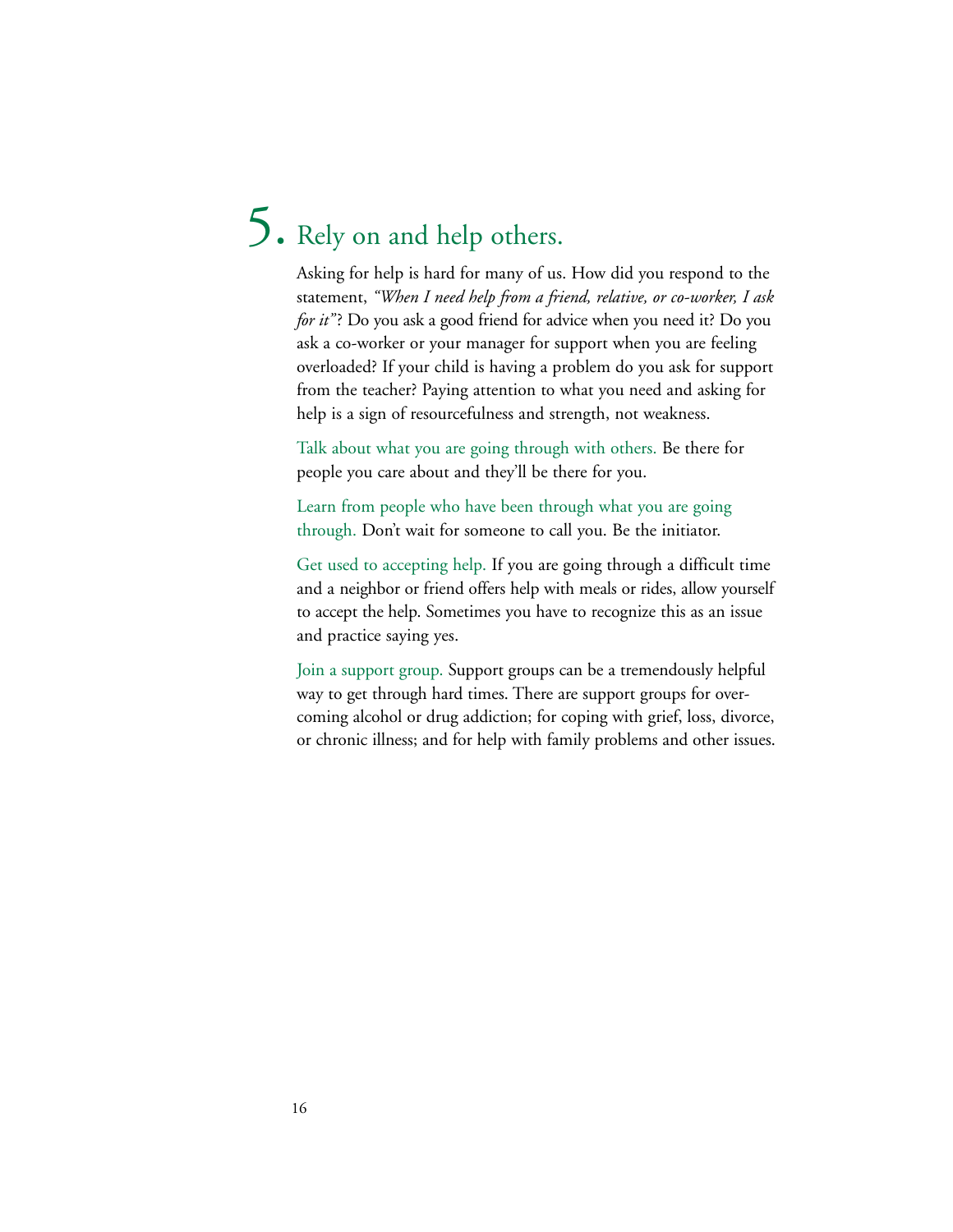## $6.$  Take care of yourself.

You can't be resilient, no matter how hard you work at it, if you don't take care of yourself. If you're physically exhausted or overextended emotionally, it's twice as hard to get through difficult times. Look back to see how you responded to statement six: *"I take care of myself. I get enough rest and exercise and I eat balanced meals."* Most of us need to focus more energy on taking care of ourselves. Here are some suggestions:

Schedule a checkup if you have not seen your health care provider within the last year.

Take your vacation days or personal days from work. A recent study shows that one in four people don't take their full vacation time each year. Plan an activity or something to look forward to on your time off from work.

Get exercise. Studies show that resilient people exercise more than other people.

Keep your life simple. Plan simple meals. Resist signing up for too many activities and committees. Don't be afraid to say "no."

Limit how much caffeine and alcohol you drink.

Stick to what some experts call the "80/20" rule in your eating. If 80 percent of what you eat is healthy—with a nutritious, low-fat mix of vegetables, fruit, and grains—then you can allow yourself to eat what you want for the remaining 20 percent.

Pay extra attention to taking care of yourself when times are difficult. Studies show that we run a greater risk of getting sick during stressful life events. Watch your health carefully if you are experiencing a stressful life event such as a separation, a job change, or the death of a relative or friend.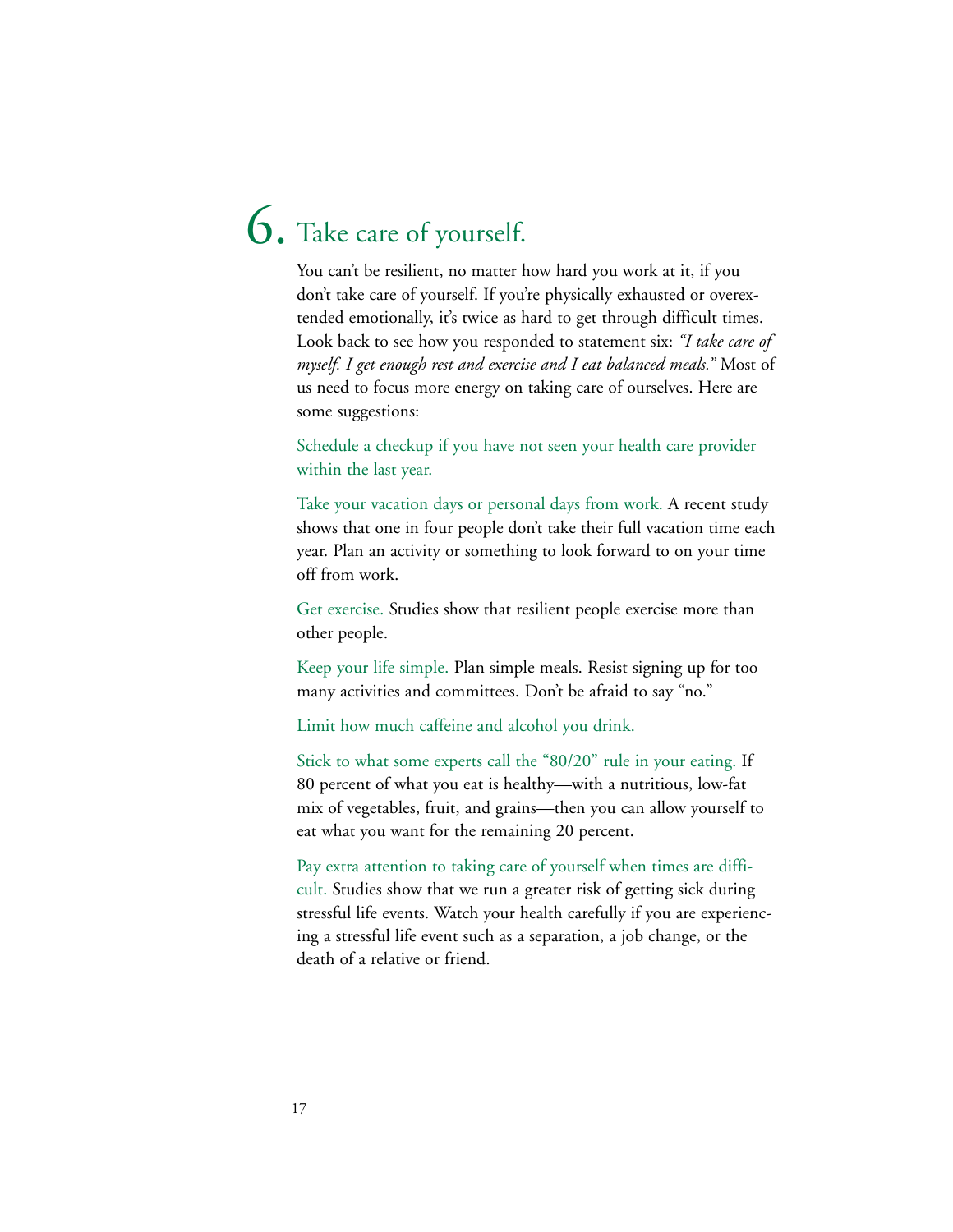Take time to recover. Just as you need time to recover from a physical illness, you also need time to recover when you experience emotional setbacks or losses. Think about how you recover from a cold or a case of the flu: You rest and take care of yourself. You need to do the same when you are recovering emotionally. When your emotional resilience is worn down, you need to pay extra attention to getting enough rest, eating balanced meals, making time for relaxation, and seeking support from the people you love.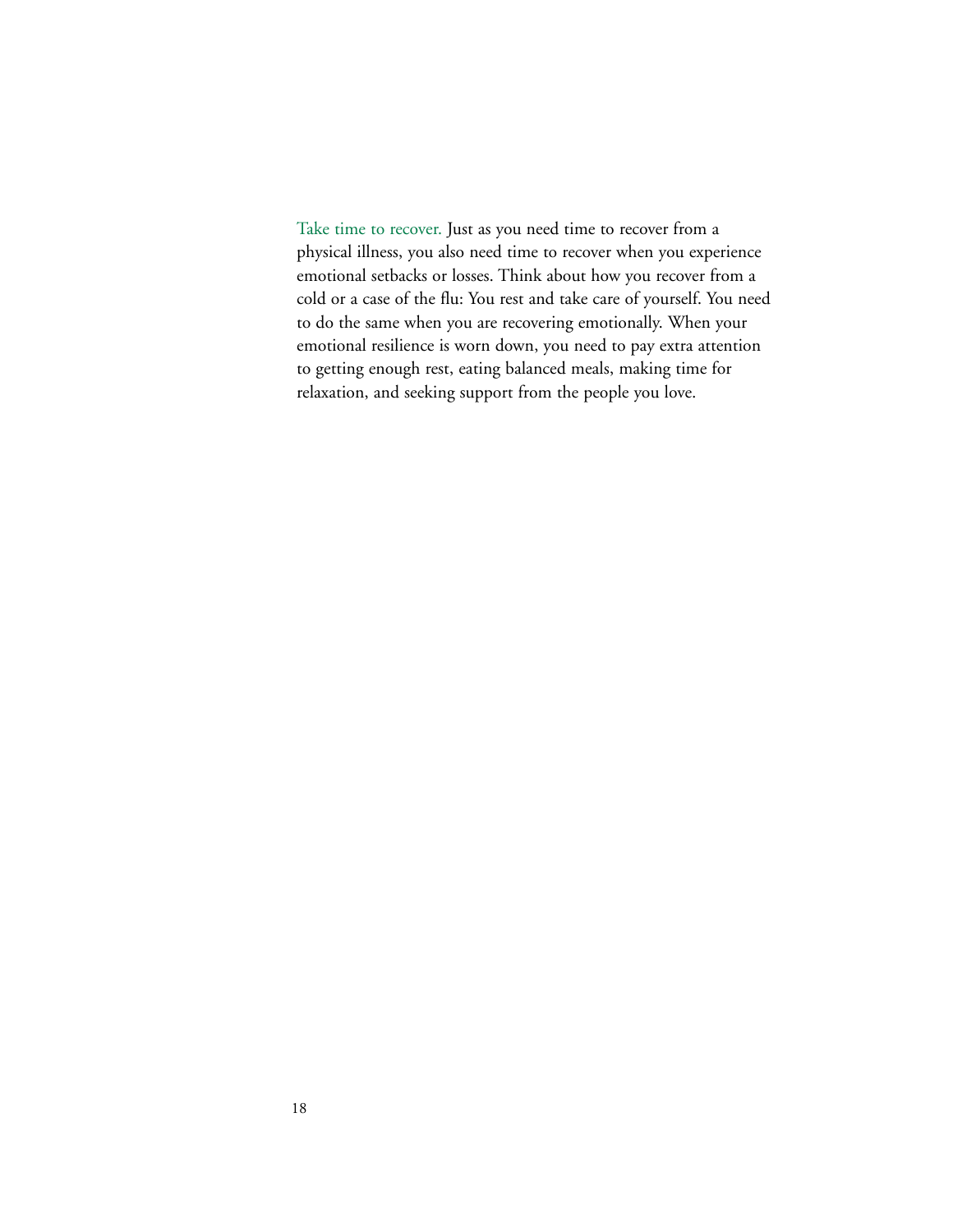## 7. Keep learning and growing.

*" I feel like I'm growing. I'm learning new things and facing new challenges."* How did you respond to that statement? When was the last time you tried something new?

Branch out. Eat new foods, visit places you've never been, meet new people, learn something new, like how to play the piano. Pursue new interests.

Learn new skills to perform well at your job—and keep on learning. Learning new skills makes you feel more competent and capable and will help you recapture some of the excitement that may be missing for you from work. Be flexible about taking new assignments. Learn a new computer or technical skill. Identify something new you can start learning next week or month.

Ask yourself if you are "stuck in your ways." The next time you attend a meeting for work, school, or a community group, ask yourself, "Am I open to new ideas?"

Spend time with people younger and older than you are. There is much to learn from people of all ages.

Stop yourself from thinking and saying, "I'm too old to..." "I'm too old to ride a bike . . . learn a new language . . . try yoga."

Remember that the more challenging a situation is, the more you can learn from it. Every life challenge provides learning opportunities and a chance to grow. Adversities such as a major illness, a job loss, or a painful breakup force you to examine your values and reevaluate your priorities and personal relationships. Most of the time, relationships are richer and goals are much clearer following a crisis or challenge.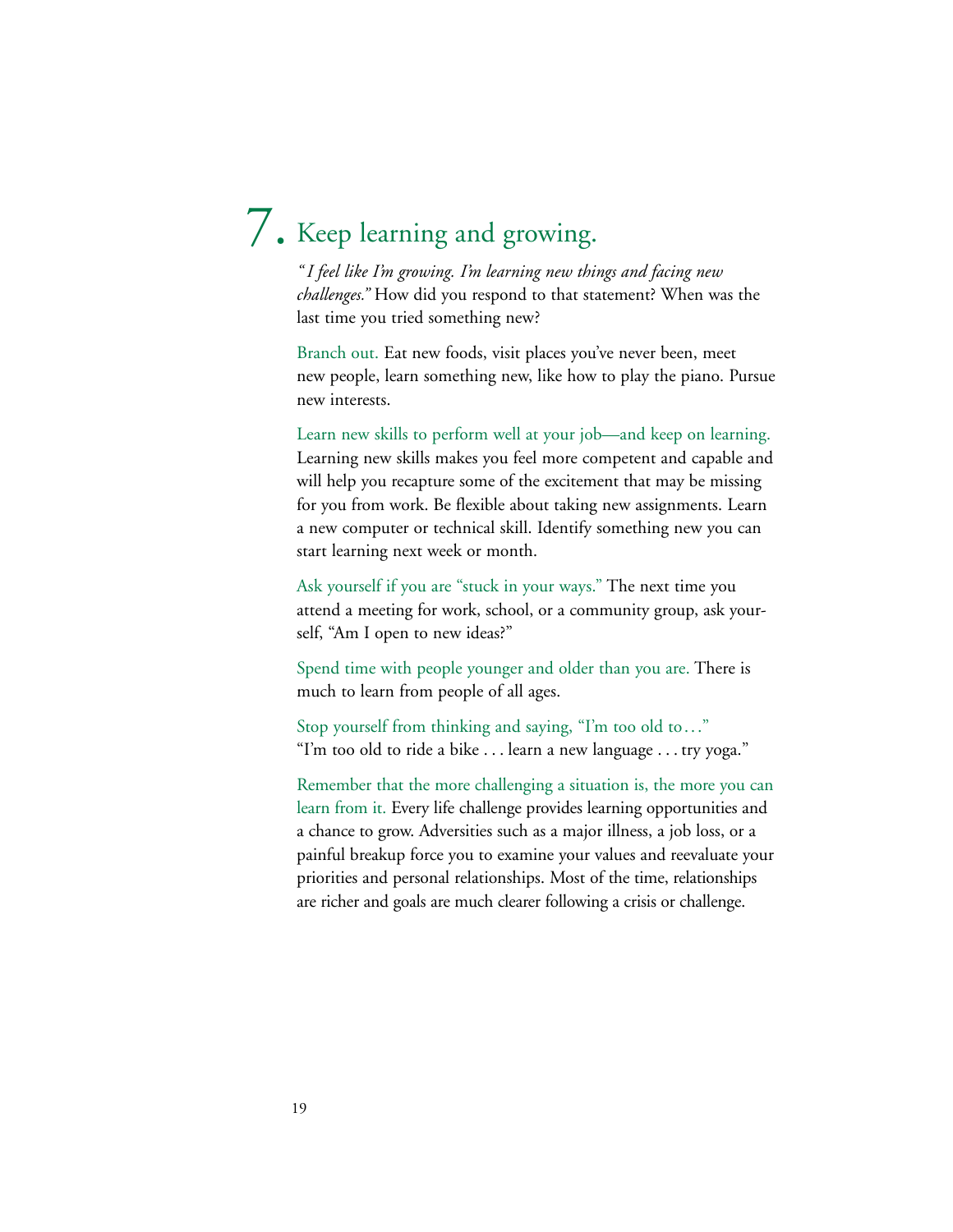## Be ready for change. 8.

The ability to handle change is a key survival skill of all resilient people. Just as the seasons change, our lives change constantly, too.

Try to anticipate change and look ahead to see what's coming. That way you'll be prepared for the next change when it happens.

Make a conscious effort to stay flexible. Try these "flexibility" exercises:

- Take a different route to work, home, or the store. If your spouse or partner is driving and takes a different route than you'd take, enjoy the ride and don't complain.
- Turn off the TV. Watching television puts your brain in "neutral." For your brain to stay flexible, it needs to keep stretching and growing.
- When you catch yourself saying "no" to an invitation, say "yes" instead.
- Learn a new sport or game.

Realize that the only real way to change is to do something more than once. For example, if you want to change your habits and get more exercise, you have to keep at it week after week until this change becomes part of your routine.

". . . the fastest way to change is to laugh at your own folly—then you can let go and quickly move on."

*—*Dr. Spencer Johnson*, Who Moved My Cheese?*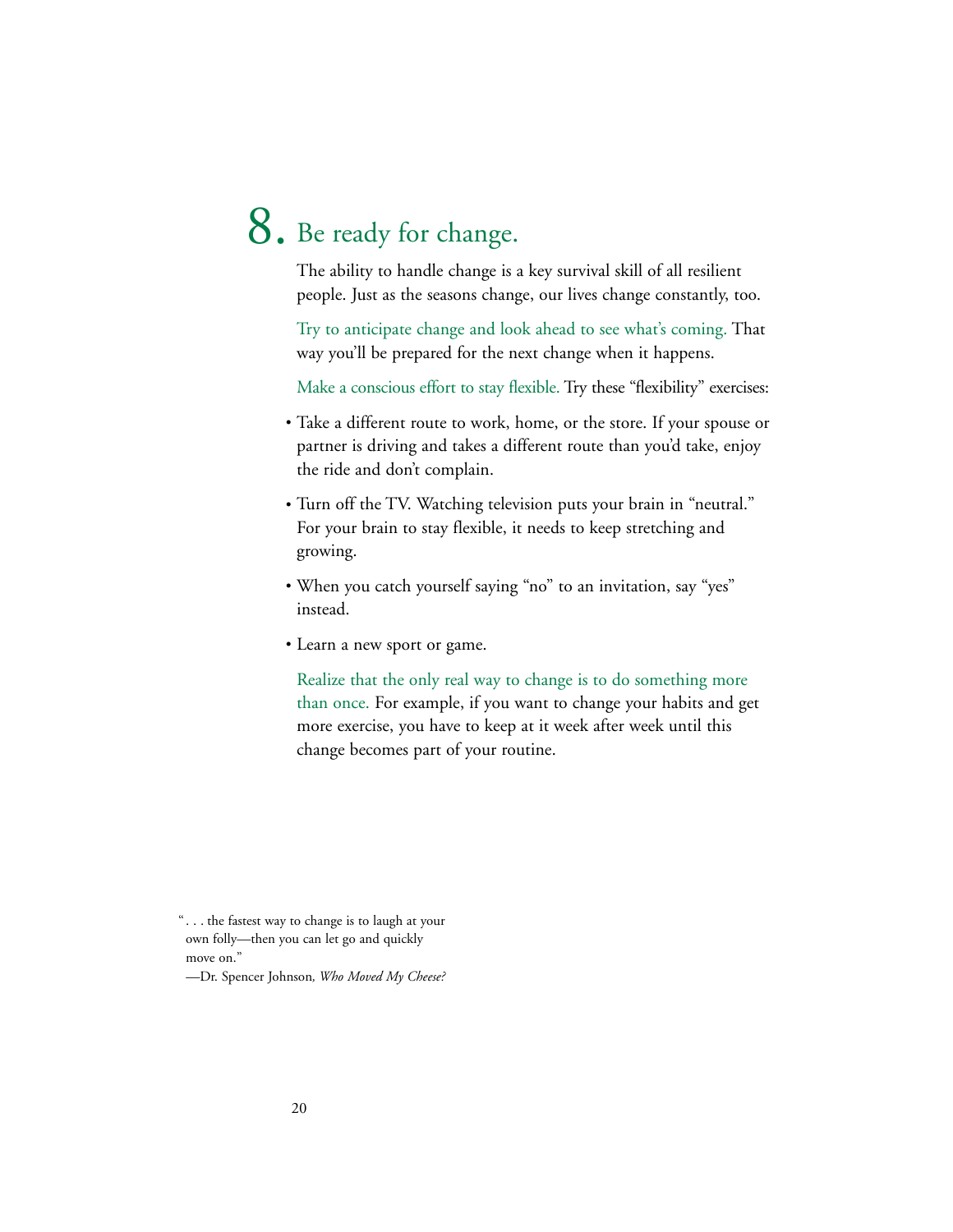## 9. Be a doer, not a complainer.

The primary way people bounce back is by doing things. How did you respond to the statement, *"My life feels busy and active in a good way"*?

Get involved. Enroll in a class or volunteer to help a friend, neighbor, or relative in need.

Tell yourself, "I'm going to take this step." Remind yourself that resilience is about taking charge. Start with the small step you can take right away, rather than waiting to take the big step and maybe never getting to it. For example, spend an hour every week on a big cleanup project that's been making you feel guilty.

Plan things to look forward to. Work on a plan for today, tomorrow, next week. An 80-year-old grandmother, recently widowed, coped with aging and loneliness by planning one thing to do every day. That gave her something to look forward to.

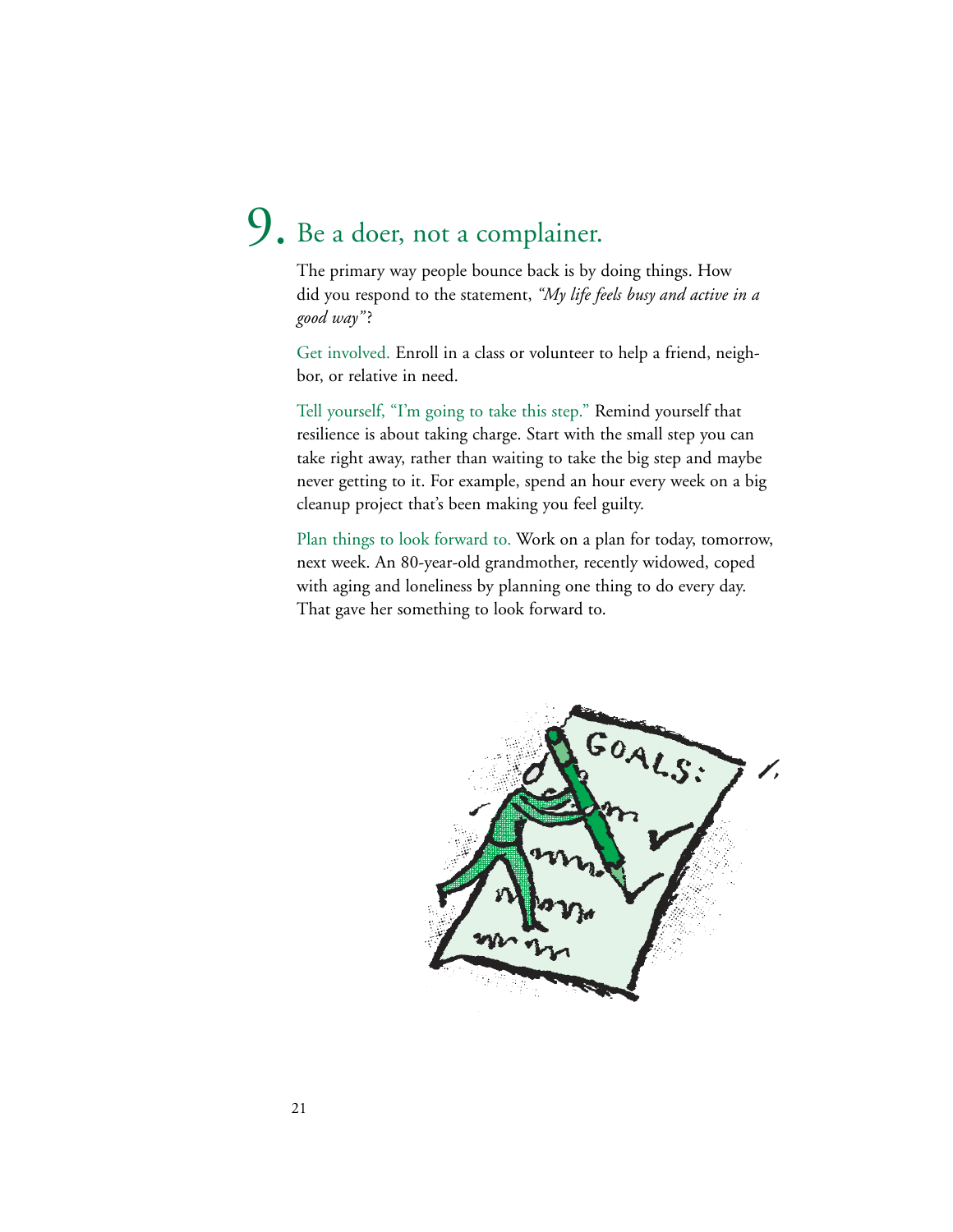## Work on reducing stress in your life. 10.

*"When I'm stressed, I have things I do to help reduce my stress."* How did you answer the question about stress? Most of us are familiar with the classic symptoms of stress: sleep problems; trouble concentrating; headaches, stomachaches, neck, shoulder, or back pain; heart palpitations; lack of energy. But are you aware of the negative "spillover" that stress can have on your personal relationships, your home life, and your ability to cope with everyday activities?

Take advantage of the programs and benefits your company offers to help you reduce stress and balance the demands of your work and personal life.

Try to pinpoint what's causing your stress. Identify the problem or source of your stress. Sometimes we feel sad and are not sure why. Identifying what is truly bothering you is half the battle.

Make an effort to simplify your life, especially if you are under a lot of stress or are recovering from a crisis. Drop commitments you're able to drop that deplete you.

Find ways to relieve tension. Try relaxing your shoulders when you're tense. Roll your shoulders forward and then back in a rotating motion. Enroll in a meditation or yoga class.

Seek support in your faith community. Faith, religion, and spirituality help many people move from worry to hope and also help them to stay strong and resilient through life's ups and downs.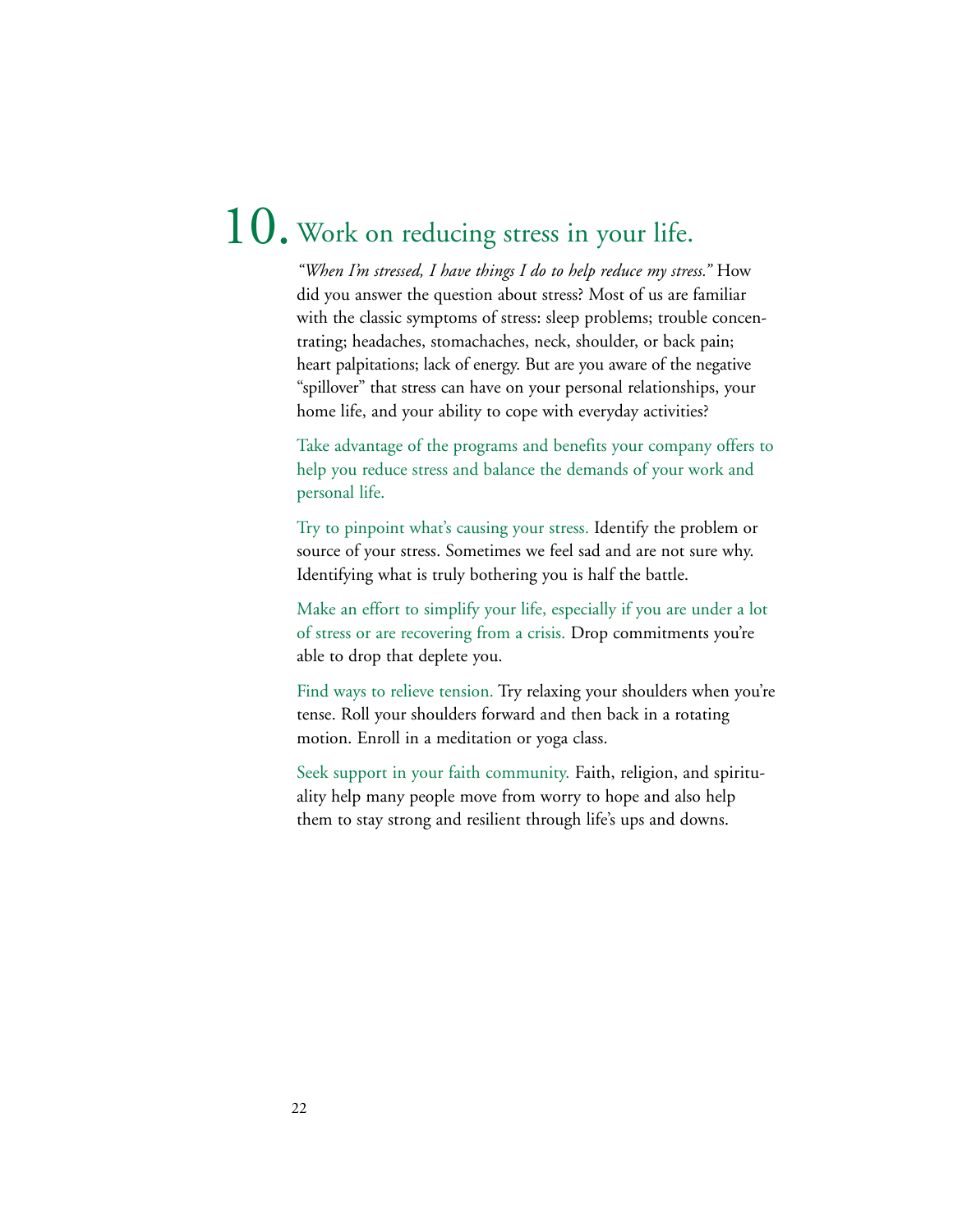Surveys show that 75 to 90 percent of visits to primary care physicians are for stress-related complaints. *—*The American Institute of Stress

Let go of your anger. Anger is a negative emotion that consumes a lot of mental energy, and it makes you feel more stressed. How often do you find yourself saying, *"*It's not fair!" "It's all your fault!" "Look at what you did to me!" When you're able to let go of your anger and forgive and move on, you have more energy and feel more resilient.

- Try to get to the root causes of your anger. Talk with friends and relatives about the problem and ask what they think. If your anger is work-related, talk with a trusted co-worker or your manager about the problem.
- Learn appropriate ways to express your anger. Expressing your anger toward others physically or by shouting is never OK and never leads to a positive outcome.
- Take a deep breath when you are feeling angry. Breathe and count to five to help yourself stay calm.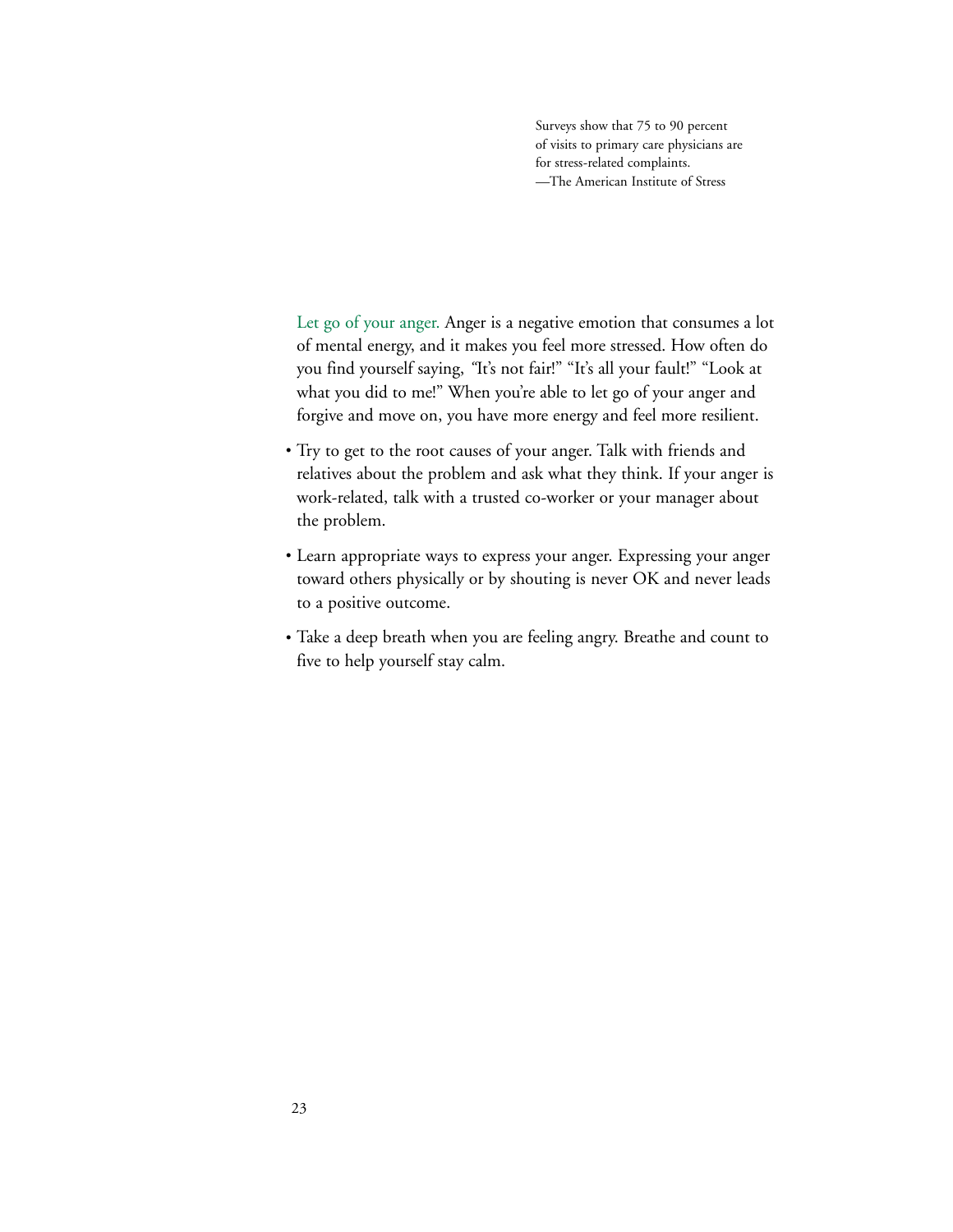# Staying resilient through the chall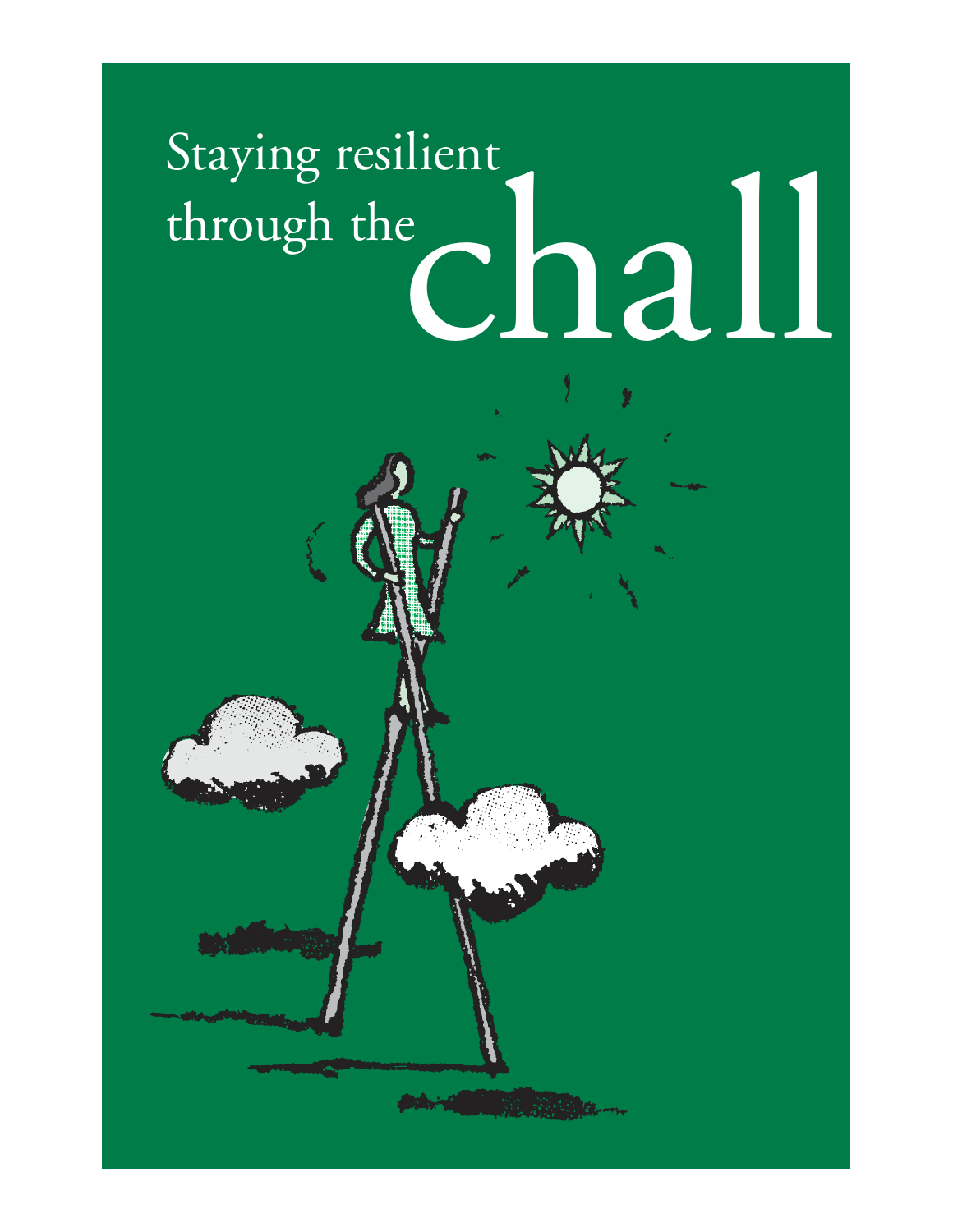# enges of life

Life events sometimes force us to call on all the strength and resilience we have within us. A child or a parent falls ill. Your spouse or partner loses his job. A close friend dies. You are diagnosed with an illness. You're suddenly widowed. We never know what challenges or difficulties lie ahead.

The coping skills we use to get through hard times are the same skills we use every day to bounce back and handle life's ups and downs—a positive attitude; the support of family, friends, and community; a habit of activity and learning. Here are five stories of resilient people who did just that.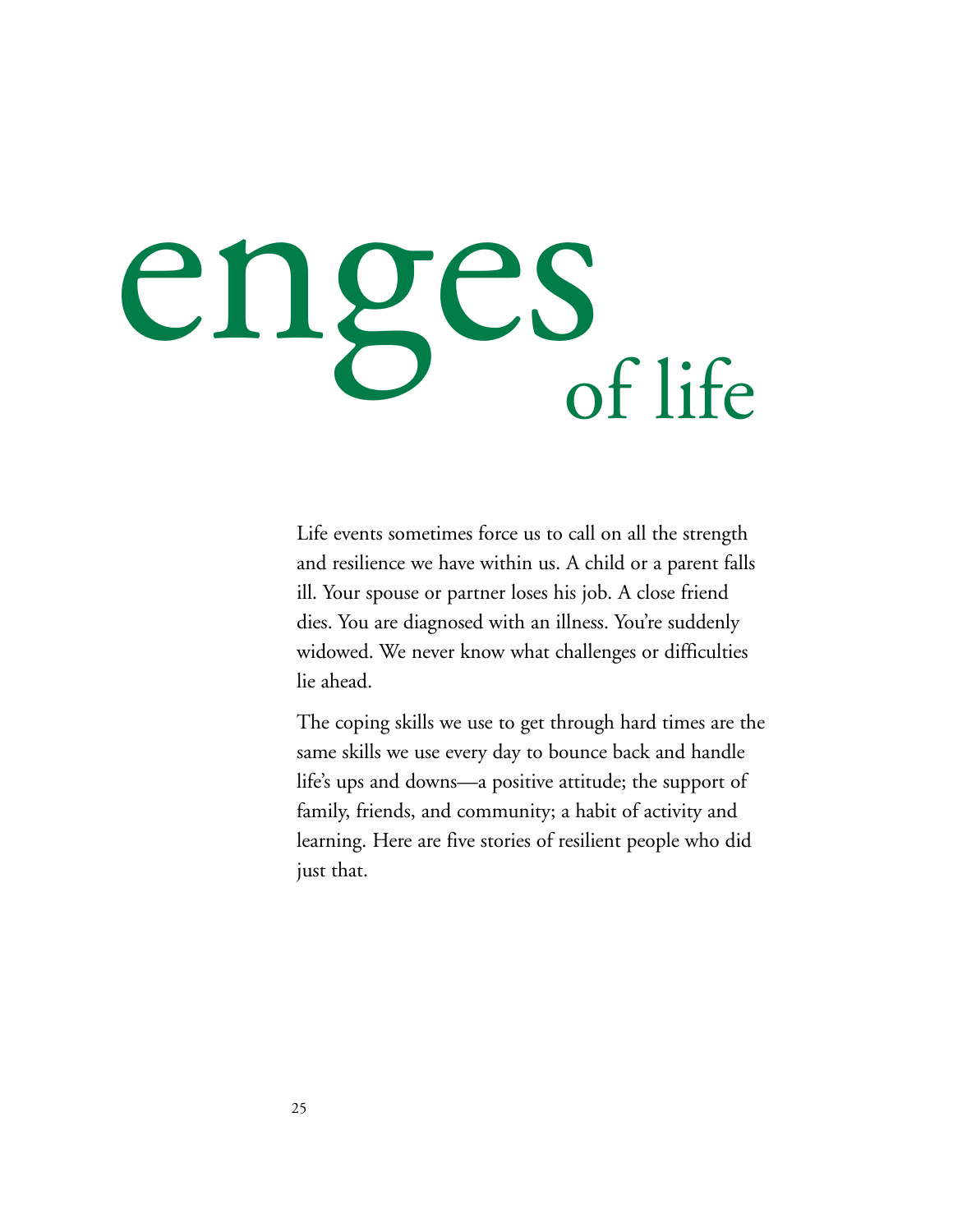Jim's family was forced to move three times in a year and a half after he lost job after job due to layoffs. During that shaky time, Jim's family faced mounting debt and the death of a close relative. All the moving turned his family's life upside down. How did he, his wife, and their young daughter get through this difficult period? "We continued with family routines in every place we moved," says Jim, "and set up new versions of the old activities. Our first priority was keeping our daughter feeling safe and continuing the routines that she knew." Today, five years later, they're still digging out of debt and their new home is much smaller than their old one. "But we have a stable life and our daughter has been resilient through it all," says Jim. "That helped us keep our spirits up. She made new friends in each new place and she seems secure and flexible. She's able to handle the bumps in the road and she has learned that life goes on no matter what."

*Resilience is about having a positive yet realistic attitude and taking action in response to change.* 

Laura was widowed suddenly at age 38 with four young children to raise on her own. She felt terribly lonely and was teary for years, she says. "But I had faith I could draw strength from and wonderful friends and neighbors." Laura says she was determined to bring her children up with joy and a love of life. "I was brought up to believe that life is good and that we have to work very hard to make it so." Now in her late 70s, Laura spends much of her time offering support to others. "Once you've suffered a loss, it's like a sisterhood or brotherhood—you have a common bond and can draw comfort from sharing your caring."

*Resilience is about relying on and giving support to family, friends, and community.*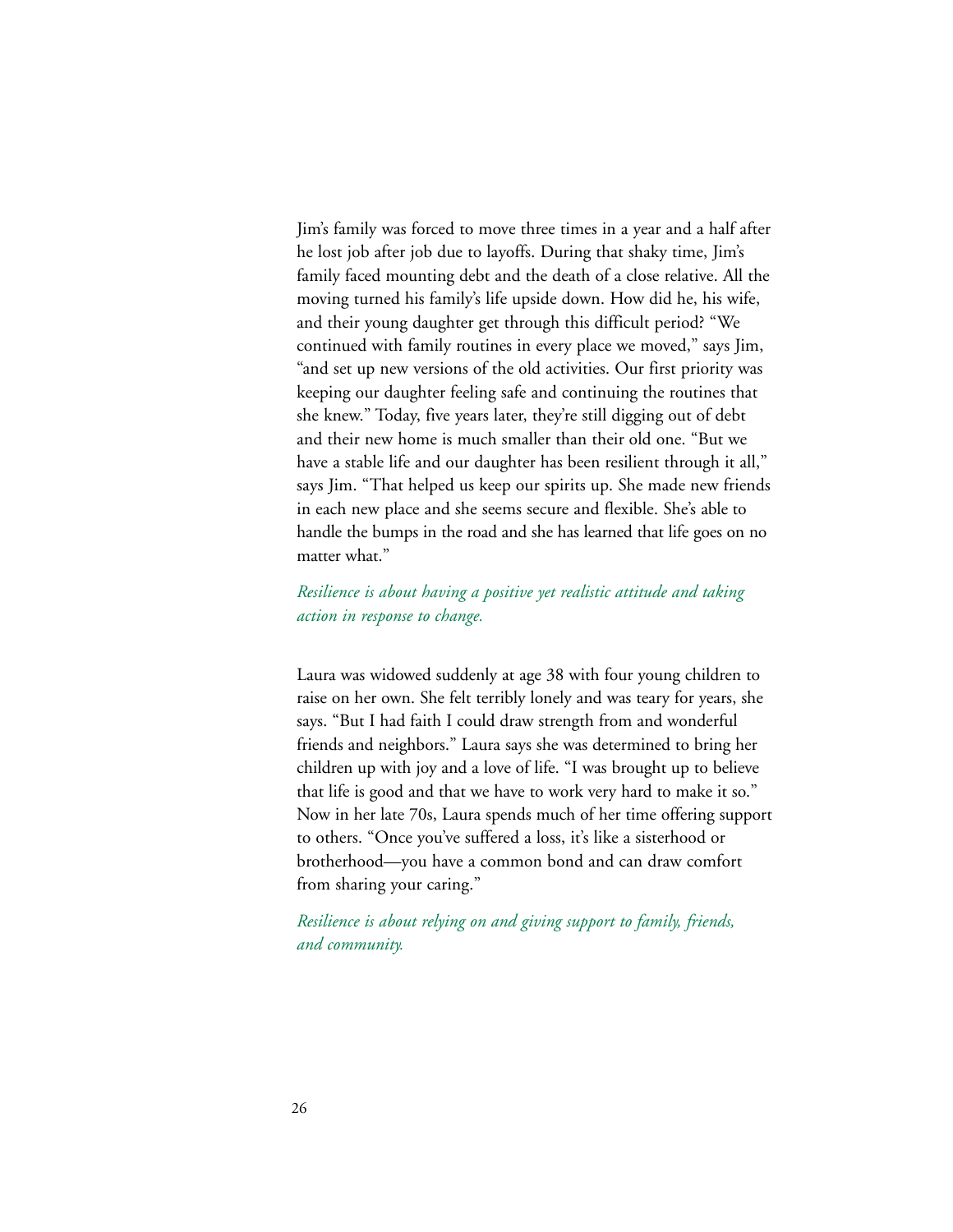After a trauma or crisis, many people find a certain comfort in routine, in daily chores like cooking favorite foods, doing errands, or gathering up all the old newspapers for recycling. Doing things with your hands that you enjoysuch as gardening, sewing, cooking, or raking can be tremendously satisfying. Crisis throws us off balance. Routine helps us restore order and balance to our lives.

Carl was diagnosed three years ago with Parkinson's disease. He knows that the disease is progressive and Carl's symptoms are already well advanced: He has lost muscle control in his legs and arms and he moves much more slowly than he once did. At first, Carl withdrew from friends and family. "I didn't want them to think, 'Poor Carl,'" he says. But recently, he is allowing people back into his life again and he's committed to staying active. He's participating in a walk with friends this spring to raise funds for Parkinson's research. And Carl is making plans for the future. "My niece graduates from college next year," he says. "I'm going to be there."

*Resilience is about not giving up.*

Tammy had been a battered wife for seven years when her husband walked out on her and their two young children, leaving them with no means of support. Tammy moved her family across the country to be closer to relatives. She was intent on starting a new life, and her first priority was her children's future. "I wanted them to do well in life and get a good quality education." Tammy found a secretarial job at a local private school where her children could qualify for the employee discount on tuition, and she took classes at night to pick up more office skills. "She doesn't seem to know the meaning of the phrase 'give up,'" Tammy's sister says of her. "She was determined to find a solution to her problems, and she did."

*Resilience is about taking action to make the future better.*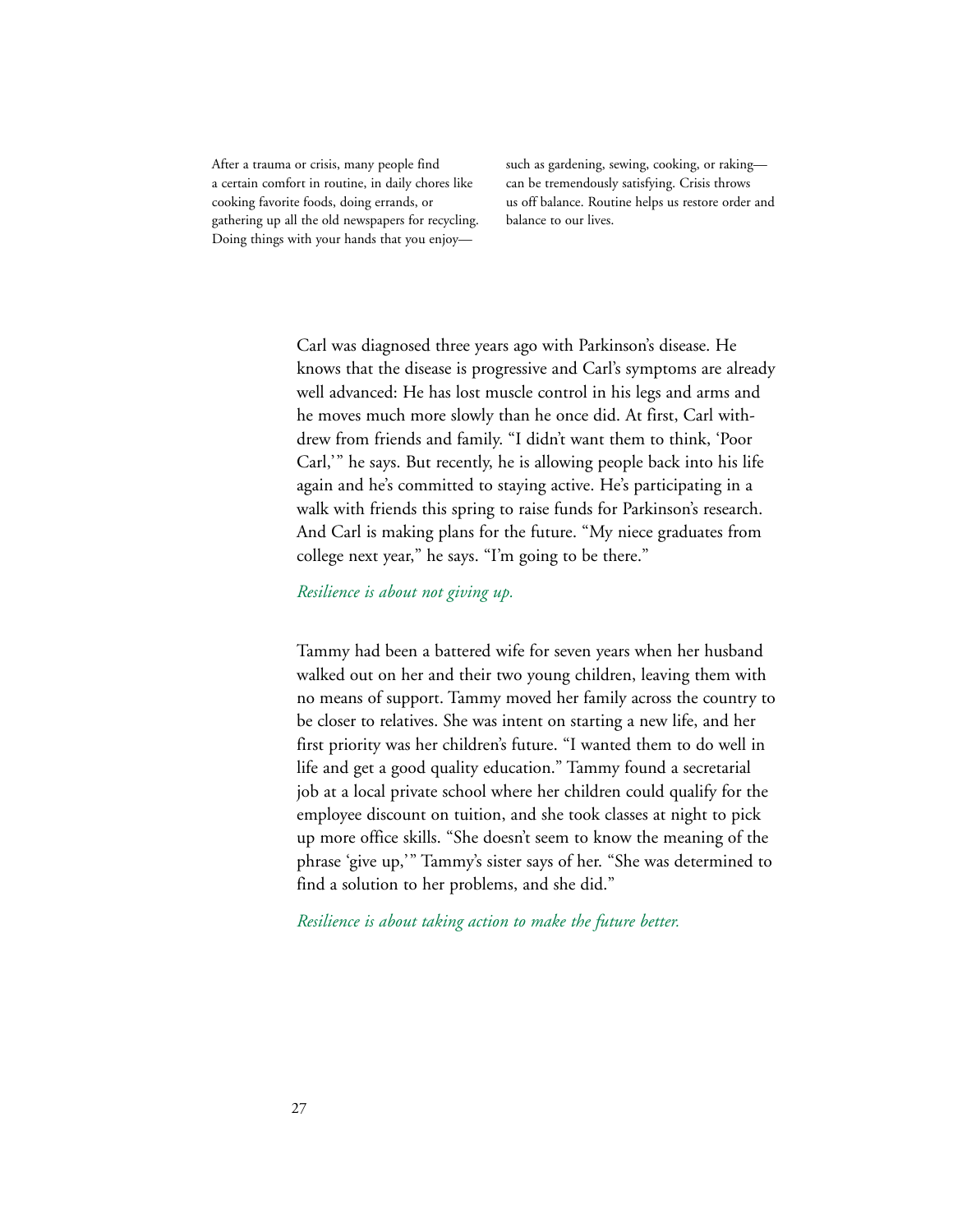A young man lost his sister in a car accident and a month later was having trouble coming to terms with her death and the fact that he would never see her again. At home, he was struggling with how to help his nephew, his sister's teenaged son. The man wasn't able to talk about these intense feelings with friends or co-workers, and he found himself unable to go to work. He contacted his company's employee assistance program (EAP). The man had never before sought help from a counselor, but he scheduled an appointment with the EAP counselor. "I thought I would just sit in silence for the hour," he says. Instead, he began talking and reflecting on his sister's tragic death. An hour later, he was surprised by how much he had let out and how much talking had helped. "I have a better and clearer idea of how to go forward now," he told the counselor as he said goodbye. It may take years for him to recover from the tragic loss of his sister and he has visited the counselor twice more since his initial visit. What he realizes now is that talking with a professional really helps.

#### *Resilience is about seeking help when you need it.*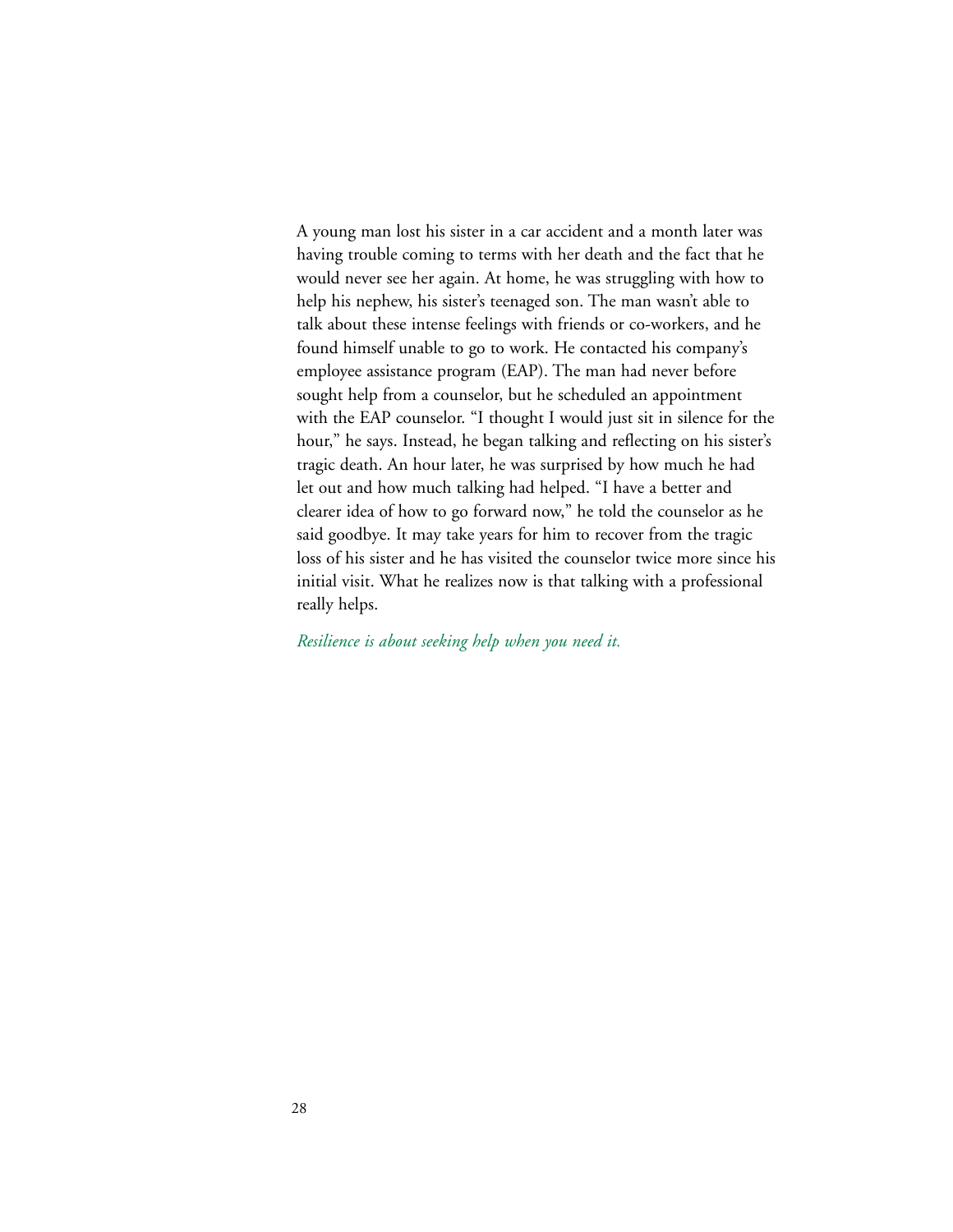#### Challenges Checklist

*Are there difficult experiences you are facing in your life? Take a moment to fill out this checklist. Put a check mark beside each statement that applies to your life today.* 

- $\bigcirc$  I am going through a major change in my life (separation or divorce, retirement, financial strain, relocation, child leaving home, etc.).
- $\bigcirc$  I worry a lot about an older relative or spouse or partner.
- $\bigcirc$  I have recently experienced a loss.
- We're coping with a serious illness in our family.
- $\bigcirc$  My spouse or partner and I are having problems in our relationship.
- $\bigcirc$  I feel a lot of pressure at home.
- $\bigcirc$  I feel a lot of pressure at work.
- $\bigcirc$  I haven't been feeling well lately.
- O I'm very concerned about money.
- Daily hassles really get to me (my commute, a messy house, losing my keys, hearing my neighbor's noisy dog).

*Use the space on the next page to write down what you're experiencing. (For example, "Caregiving is my big challenge. It's really hard caring for mom, especially when things are really busy at work.")*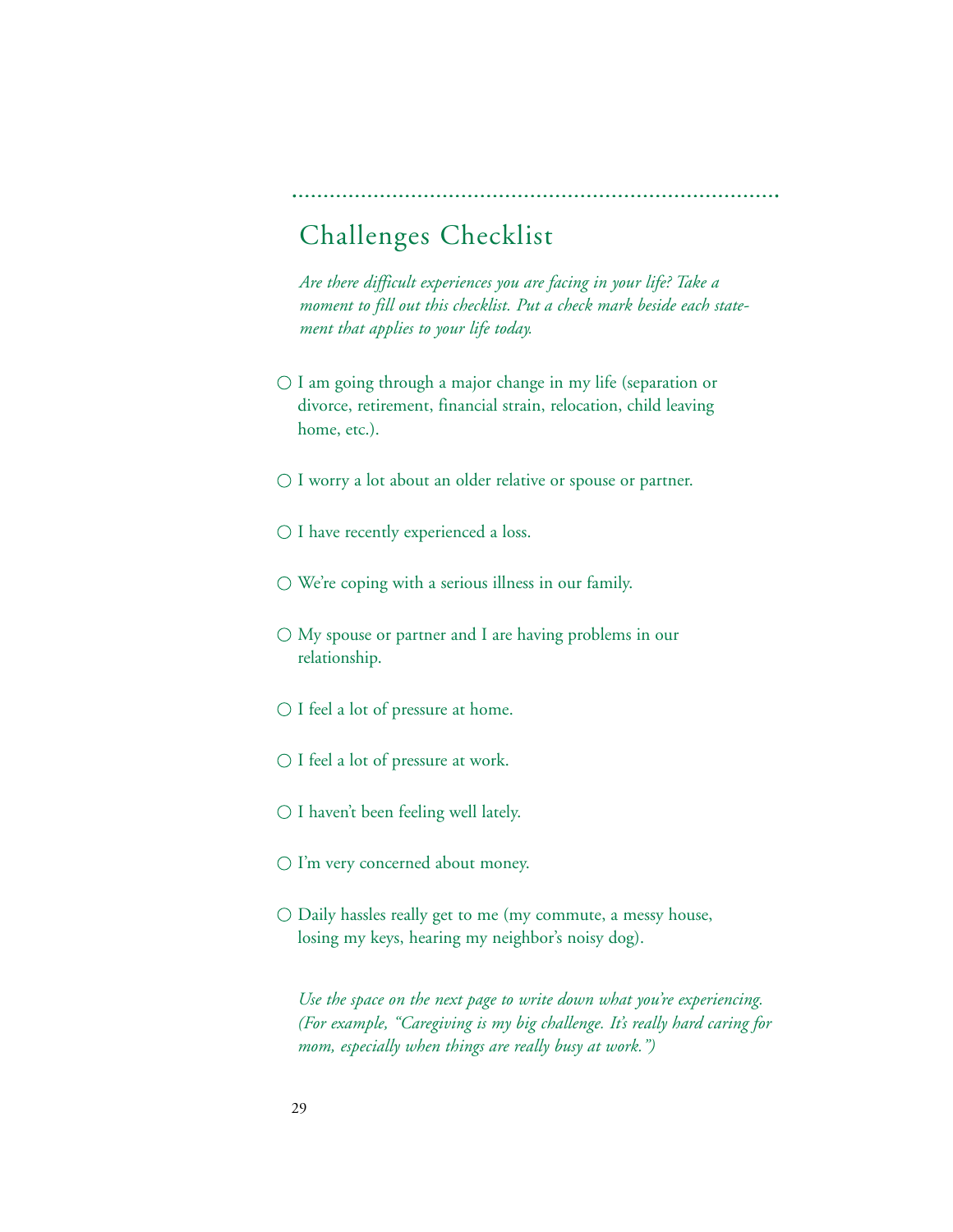| . |
|---|
|   |
|   |
|   |
|   |
|   |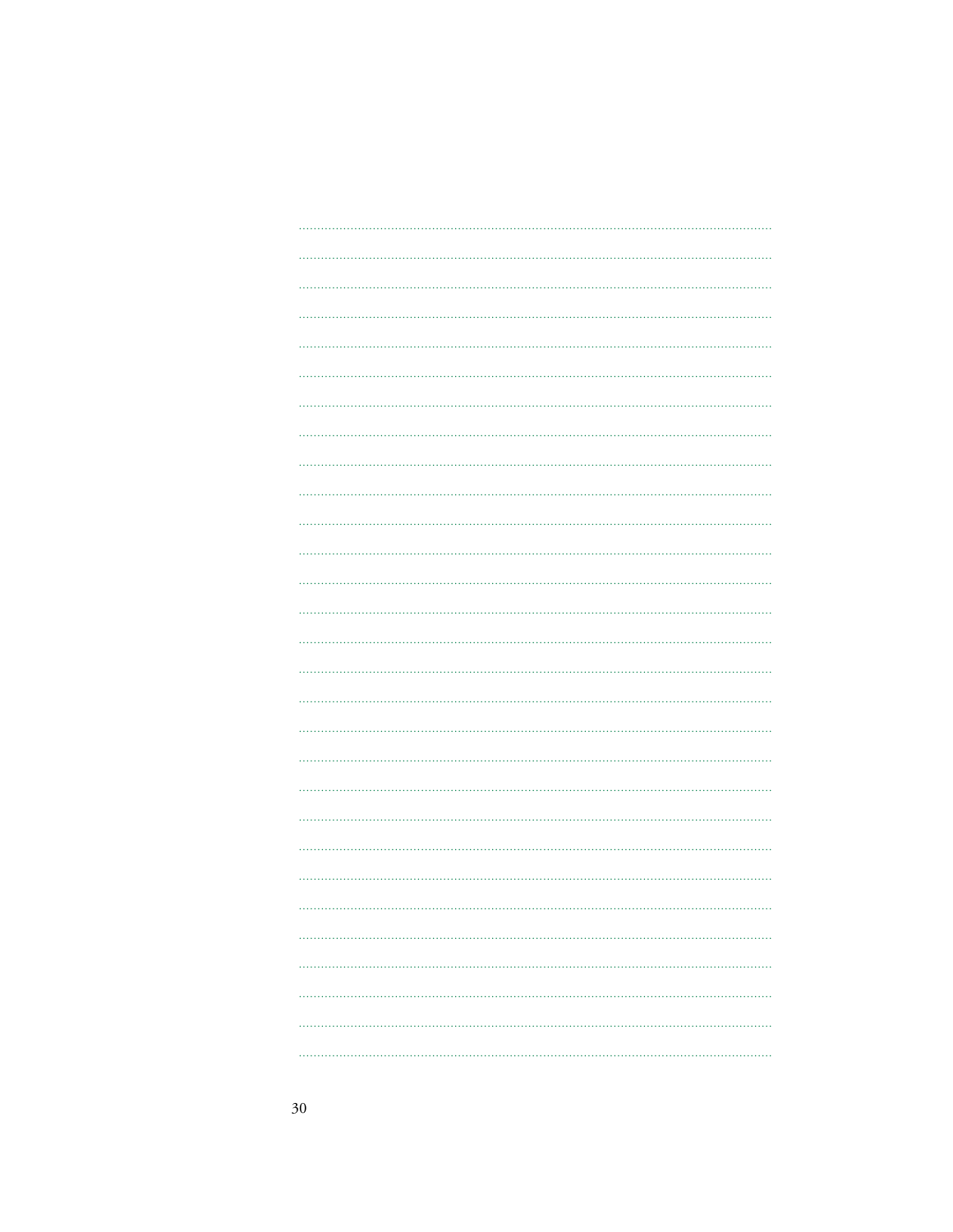Recognizing the challenges you are facing is key to becoming more resilient. You can't work on finding support or making changes in your life if you don't know where you need to begin. Once you have identified the challenges you are facing, commit to do the following:

Call on others for support. Call and make plans with a friend to meet for coffee or dinner or a morning walk. Invite people over. Let those in your inner circle know you could use some support. Don't try to handle difficult things alone.

Use the strategies described earlier in this booklet to help you stay resilient through difficult times. Try to maintain a positive outlook. Make time for simple pleasures. Take an active approach to solving your problems. Rely on and help others. Take care of yourself. Work on reducing feelings of stress.

Seek professional help if you or someone you know is having trouble coping with debt problems or relationship problems, is using drugs or alcohol to handle emotions, or is experiencing any of the following:

- sleep disturbances
- flashbacks
- changes in appetite
- severe or prolonged anxiety
- depression
- feelings of hopelessness or thoughts of suicide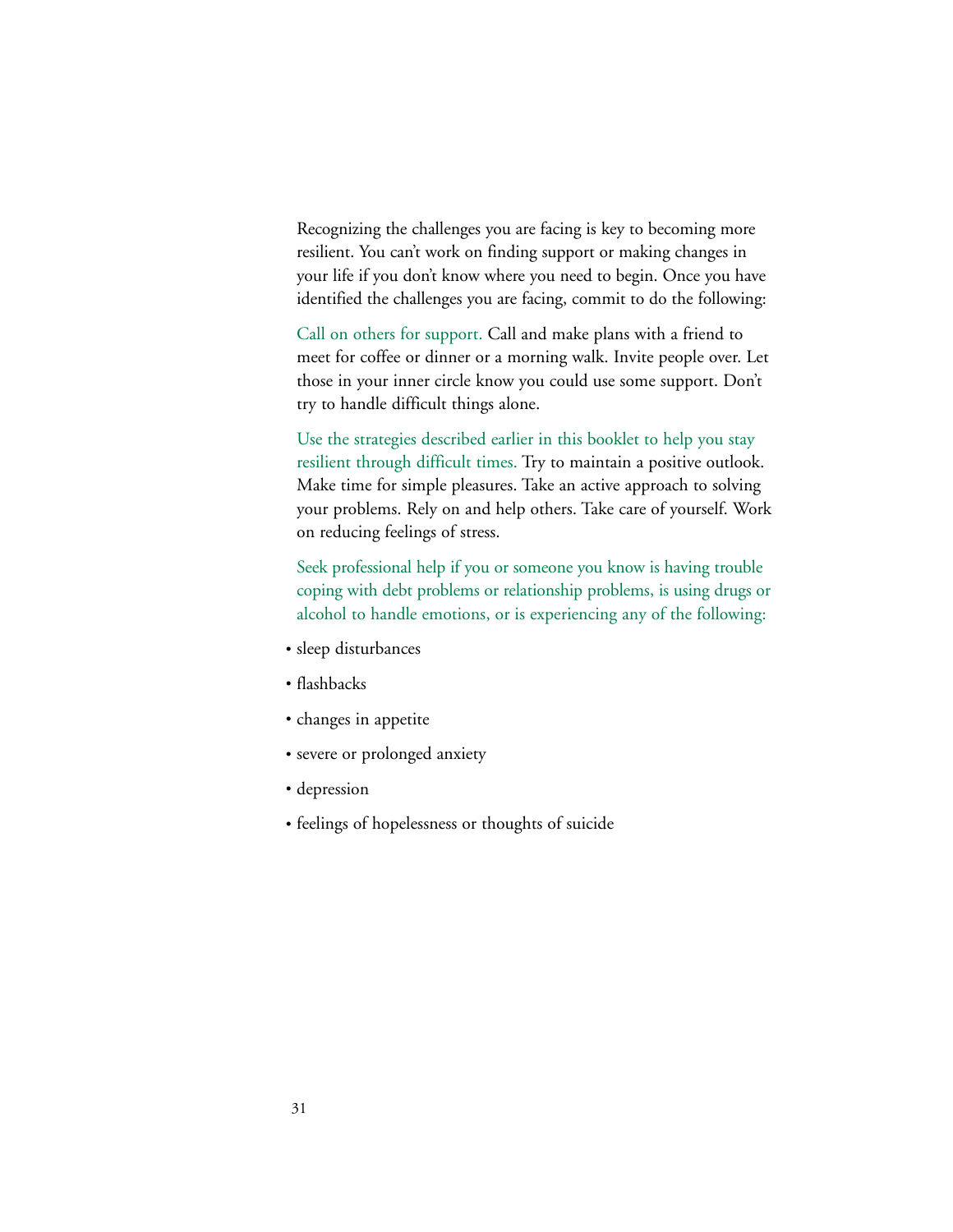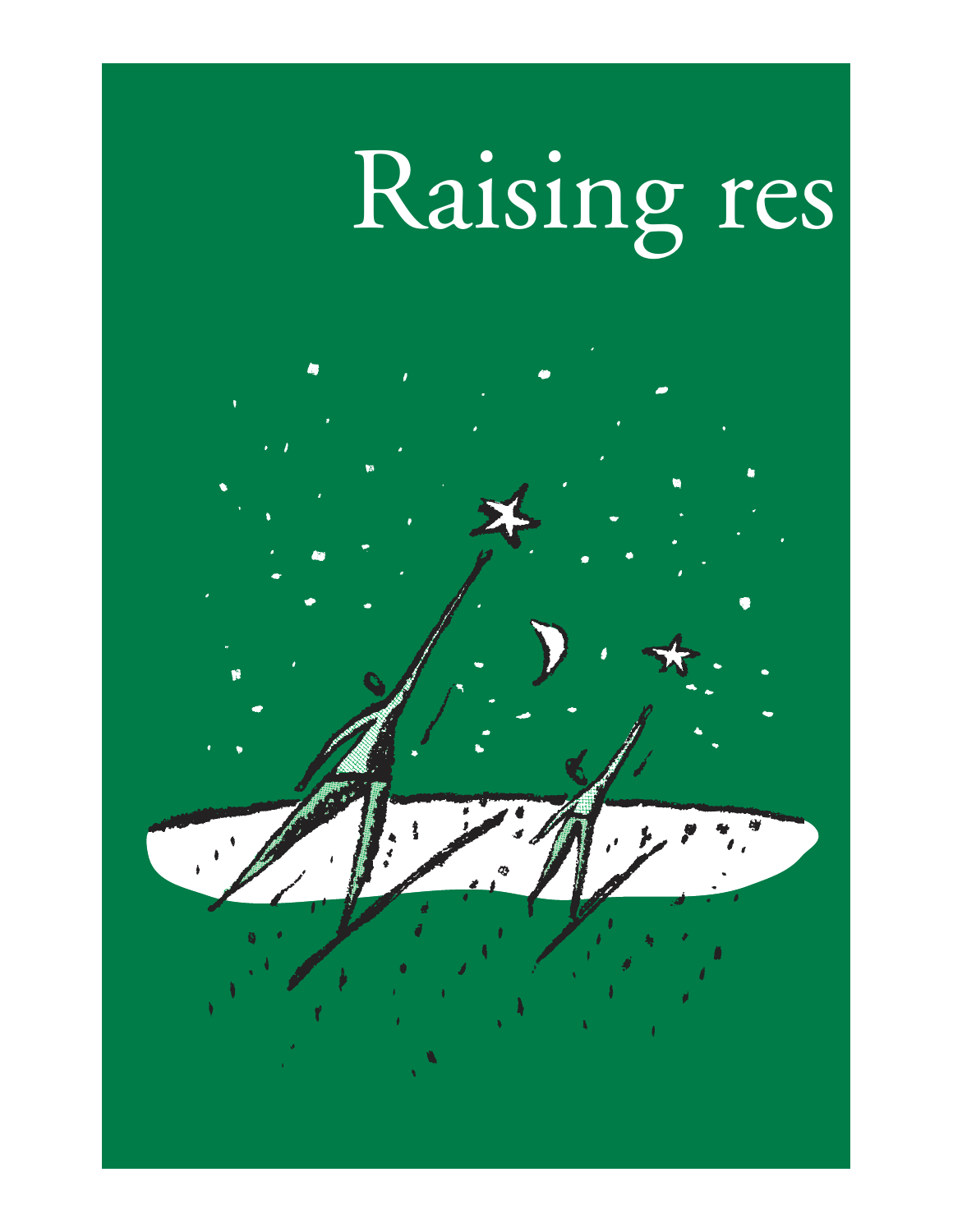# children ilient

The qualities of people who age successfully—having a positive yet realistic attitude, an adventurous love of life, a strong will, spiritual beliefs, an ability to renegotiate life when necessary, and a sense of humor—are the same qualities we want to instill in our children.

On the following pages is advice from teachers, counselors, and parents on how to build a strong and resilient family.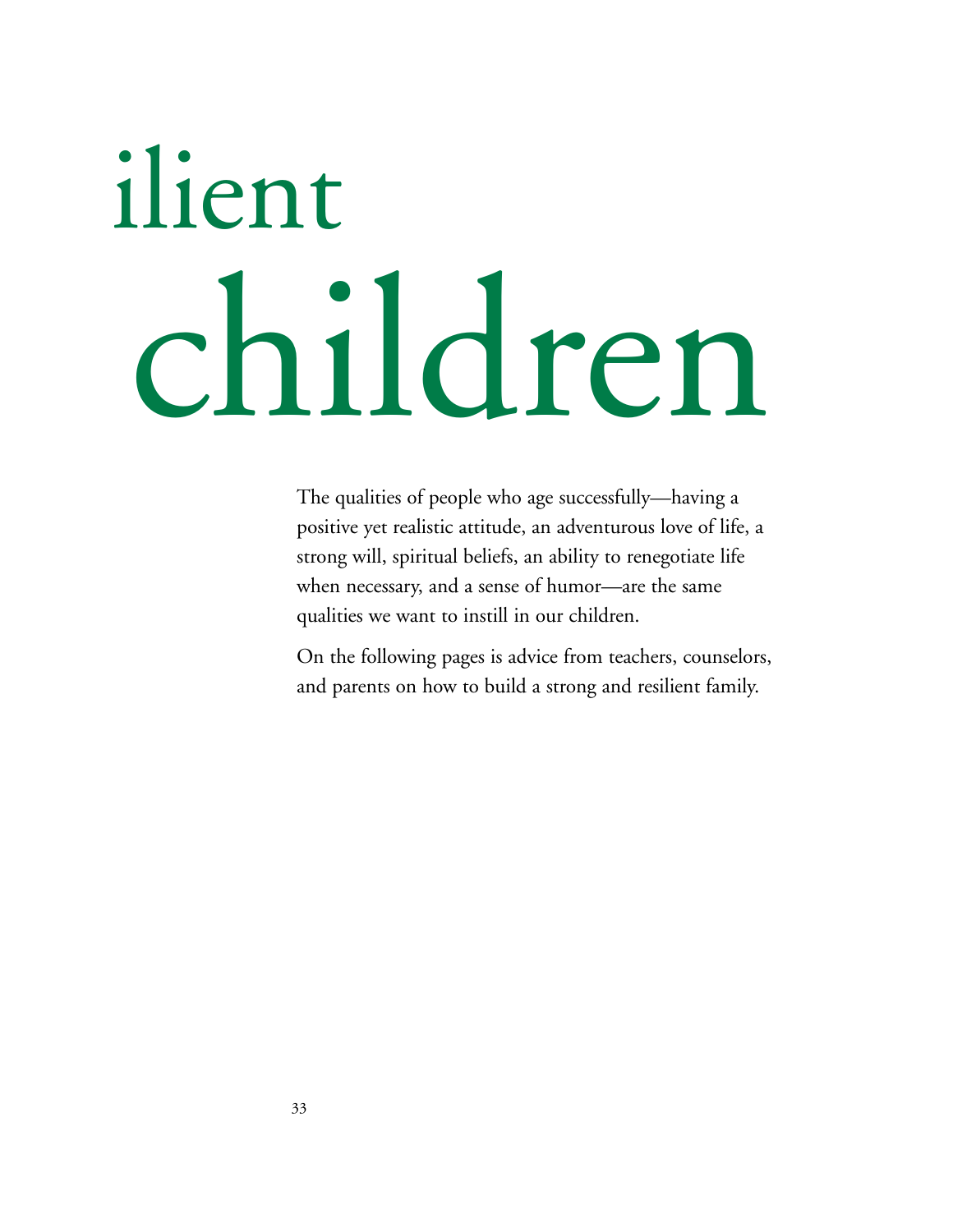Show your child that you feel positive about the world. If you show your child that you feel positive about the world, chances are your child will grow up to view the world as a positive place. One way we learn to be optimistic, writes Martin Seligman, the author of *Learned Optimism*, is by listening to the way that our parents explain everyday events to us.

Help your child learn to express both positive and painful emotions. Show your children that sadness, like happiness, is part of life and that it is human and natural to feel sad and to cry. Teach your child to express his feelings in healthy and appropriate ways. Children can sense when a parent is upset. If you are sad, don't hide what you are feeling. But remember to control your feelings so that you don't burden your child with too many adult emotions. It's important that you let your child know that you are OK even if you are crying or angry. Encourage your child to talk about his feelings. Reassure him that you love him and that you will take care of him.

Help your child learn to manage feelings of anger and to resolve conflicts. The best way to do that is by example. Manage your own anger. Resolve conflicts in your home by using good communication skills. Teach your child that conflict is normal and that it is important to work together to solve conflicts and problems. In the book *Making it Better: Activities for Children Living in a Stressful World*, educator Barbara Oehlberg offers the following tips for parents. Teach your child that:

- Everyone involved in a conflict needs to define the problem as they see it.
- Everyone in the conflict participates equally in building the solution.
- Everyone is valued equally, despite any differences in title or power.
- Everyone is committed to building a solution that has mutual benefits for all.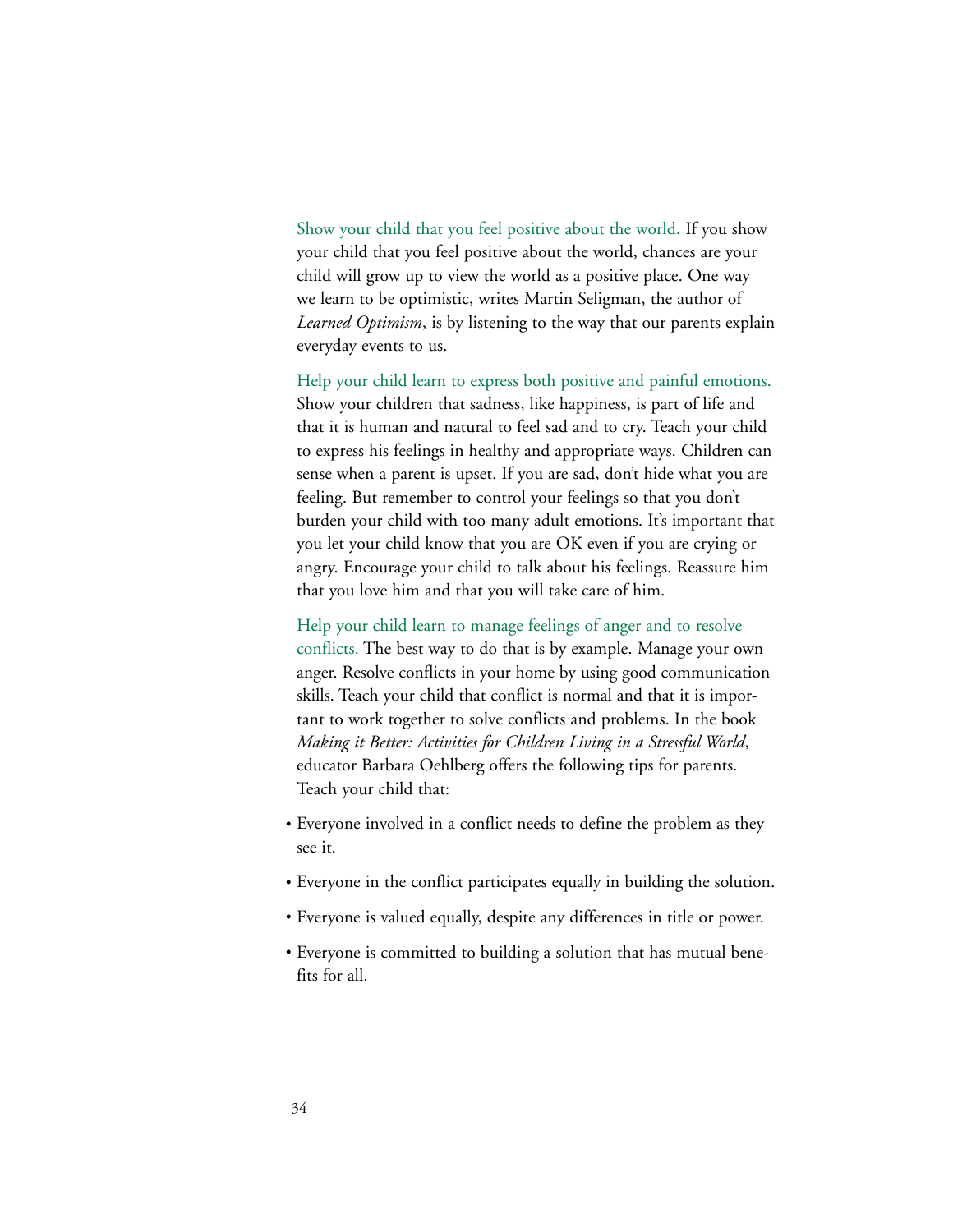Encourage your child to do for others and to give to others. Children tend to be self-focused and to feel that everything is about them. When you encourage your child to do things for others and to give to others, she learns that her actions make a difference. Encourage your child to reach out to neighbors, relatives, and others by being supportive, volunteering, or raising funds.

Model resilient behavior. Go on with your normal life as much as possible during sad and difficult times. This teaches your child that life goes on, although somewhat changed, no matter what. Continue routines, activities, schedules, and rules. Help your child understand that change and challenge are part of life and that some changes and challenges are harder than others.

Make time for family rituals. Family meals, celebrations, and gatherings not only strengthen family ties but also help build strong, resilient children. Make time for and cherish your family rituals. Family rituals can be elaborate celebrations of major holidays involving extended family and friends or regular Saturday trips to the library with your children. Encourage children to suggest rituals. Don't "wait until next year" for that family reunion or for a weekend of family togetherness. Try to include extended family in your rituals and routines.

Encourage your children to solve problems and make decisions on their own. Giving your children age-appropriate decision-making opportunities helps them believe in themselves and make good choices. Show that you have faith and confidence that your child is capable of making good choices by refraining from rushing in to fix every problem. Experts have found that children who trust their problem-solving skills feel more self-confident and hopeful about the future.

Help your child feel positive about school. Many studies have shown that children who like school and feel committed to learning grow up to be resilient. They develop the skills they need to master almost any challenge they will face in life.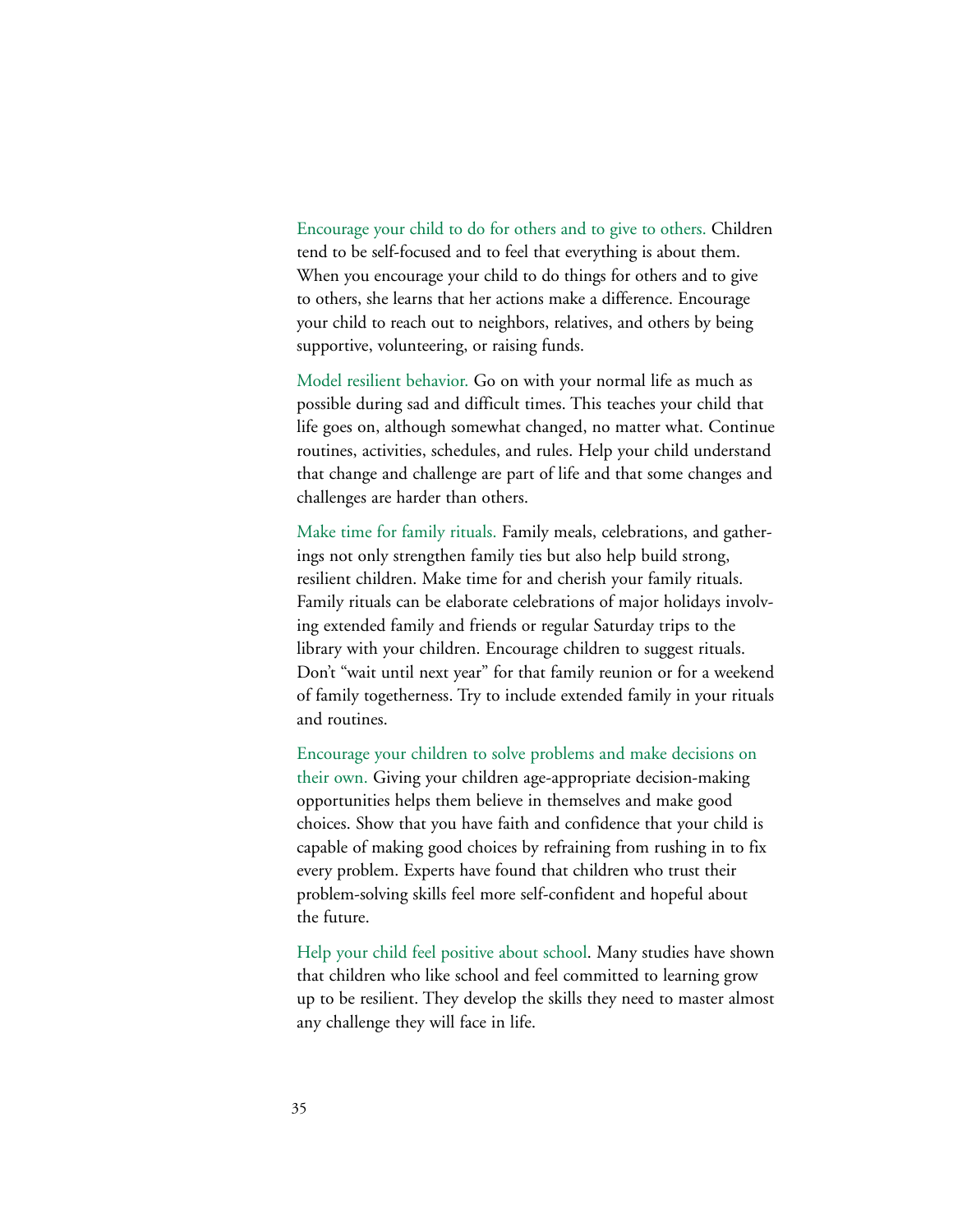Include your children in family discussions. Ask what your child thinks and what his opinions are, and encourage him to offer solutions. Listen to what your child has to say. Remember that during times of crisis it's more important than ever to talk as a family.

Remember that "it takes a village." To raise resilient children, parents need the support of relatives, friends, neighbors, schools, houses of worship, employers, and community organizations. The more support your child has from other caring adults, the more resilient she will be. Look at the relationships your child has with adults. How can you supplement or build that "village"? In a leading research study, when resilient adults were asked what helped them stay strong and thrive, the overwhelming majority of them said a caring adult in childhood—a loving parent, a teacher, a relative, or neighbor. Encourage your child to turn to friends, relatives, and adults at school and in the community for support. Teach your child to draw strength from others during difficult times—by listening to and learning from classmates, friends, relatives, teachers, and other adults. Match any babysitting needs you have with older relatives and friends who can serve as role models.

#### Show your child that you pull together as a family in a crisis.

Encourage your child to offer support to siblings and other relatives during times of adversity. Talk about problems and solutions together. It's therapeutic and is a way for you to support one another. Research shows that even children who experienced a very stressful event in childhood, such as a major illness or the death of a parent, grew up to be strong and resilient adults if the stress was handled well by the adults around them.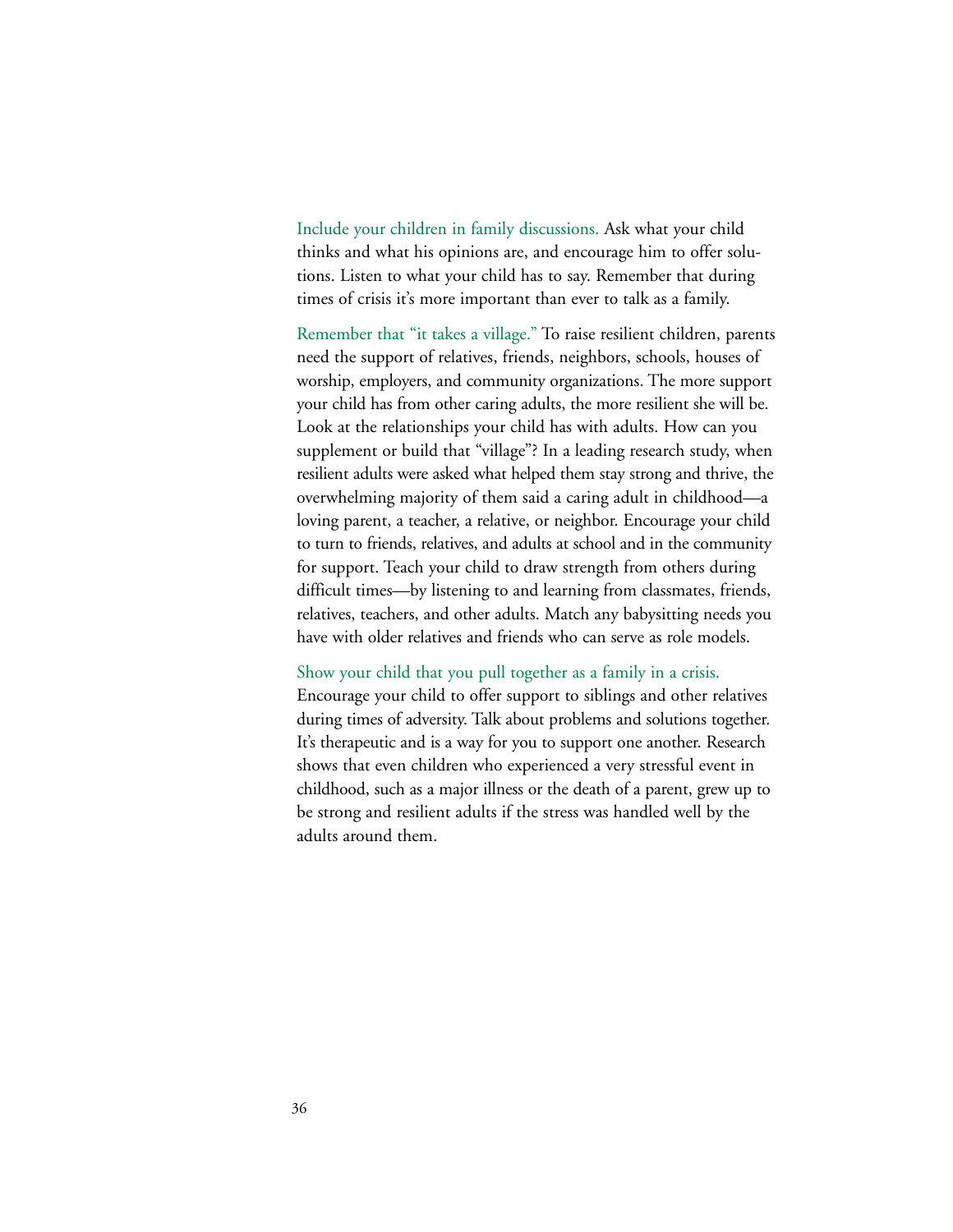"Strong families have the knack for optimism, for taking long views and a 'big picture' perspective." *—*Mary Pipher*, The Shelter of Each Other: Rebuilding Our Families*

Read books and watch videos together that focus on strength and resilience. For example, you might read books about Anne Frank, Dr. Martin Luther King, Jr., or Harriet Tubman. Or watch a video together such as *The Miracle Worker* (the Helen Keller story), *The Sound of Music*, or *Willy Wonka and the Chocolate Factory*. Talk about historical figures like Gandhi, Mother Teresa, and other people who were role models of bravery and resilience. Your local librarian can suggest other books and videos featuring stories of strength, courage, and hopefulness.

Laugh often. Remember that the most fun-filled family activities don't need to cost much money. Reminisce together about happy times and funny "remember when" stories. Let your child take pictures of the family and organize a family bulletin board, Web page, or photo album.

Do what you can to reduce stress and pressure at home for your child. Children, like adults, lead increasingly pressured lives today. You can help your child stay strong and resilient by:

- providing structure and predictability at home
- limiting video games and how much TV your child watches and especially limiting games and programs with violent and troubling images (if your older child has a classroom assignment to watch news stories, try to watch with her)
- eating balanced meals
- making sure you and your child get enough sleep
- helping your child adopt healthy habits from early on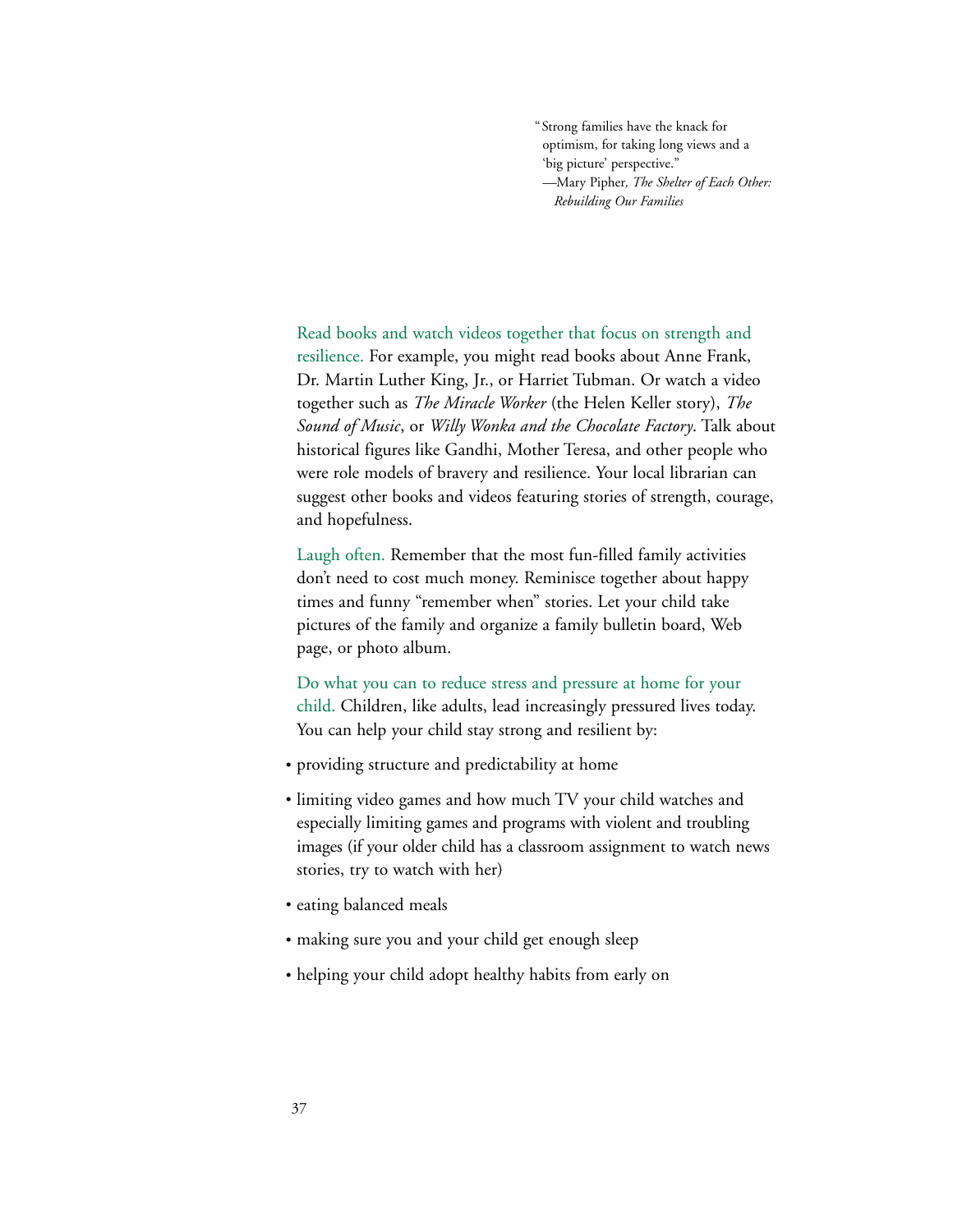Don't dwell on mistakes. Avoid being too critical. Allow your child to make mistakes and to learn from those mistakes.

Encourage your child to try different things. Offer your child opportunities to try different music, sports, and arts activities. Spend time as a family at events of different cultures.

Be caring and supportive. Children who grow up to be resilient come from families where they received a lot of guidance, supervision, and support from their parents and other adults. You are your child's strongest advocate at school, at home, and in the world. Offer reassurance so that your child learns not to cave in to defeat. Let him know that if things don't work out the first time there will be a next time. Show your child that you believe in him. Remember to say, "I believe in you." "I know you can do it." "You're terrific." "I love you."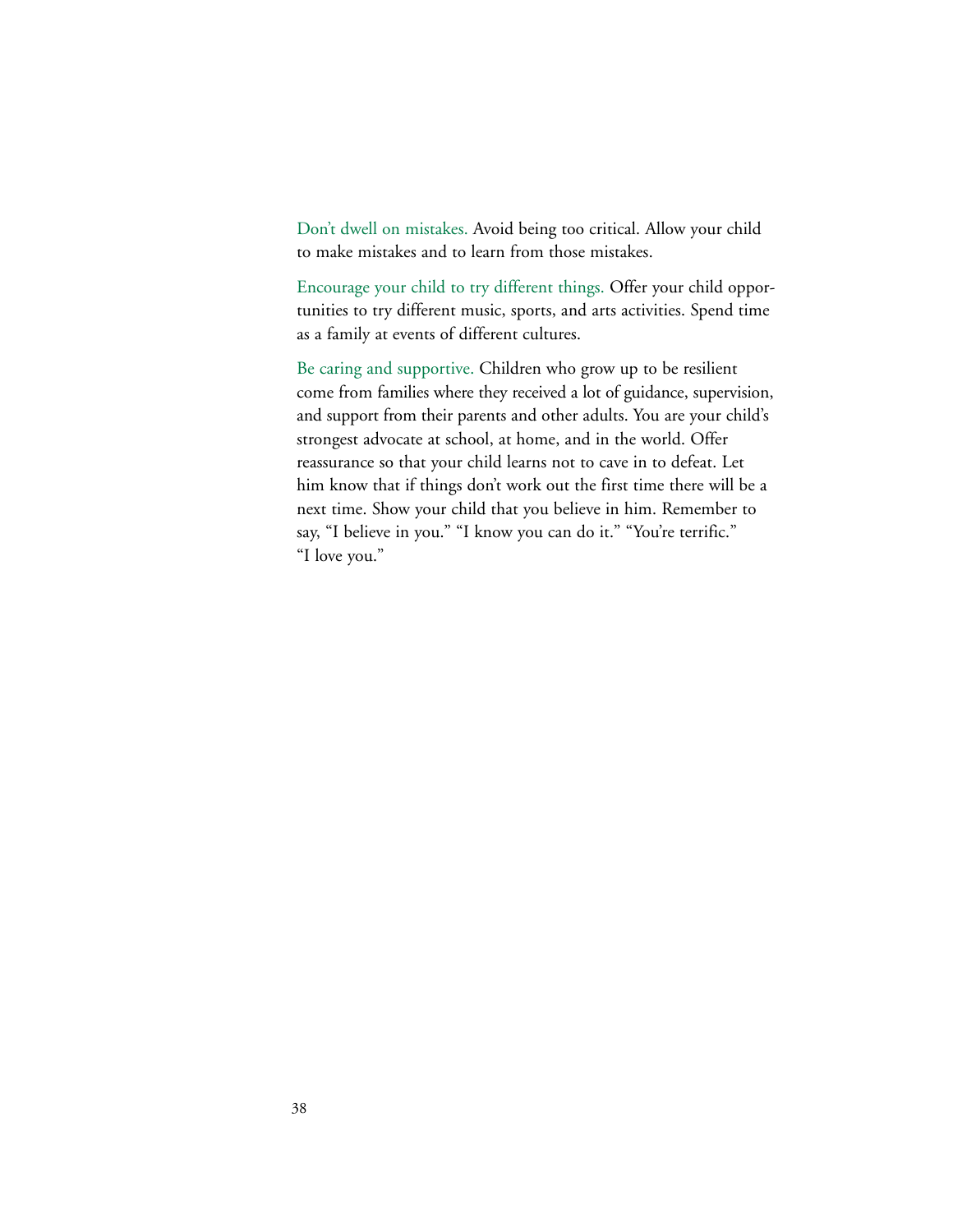#### Bouncing Back Plan

Now you're ready to put some of what you've read in this booklet to use. Fill out this worksheet and begin working on your bouncing back plan today.

Look back to the challenges you wrote about on page 30. List them here, along with any additional thoughts or feelings you have.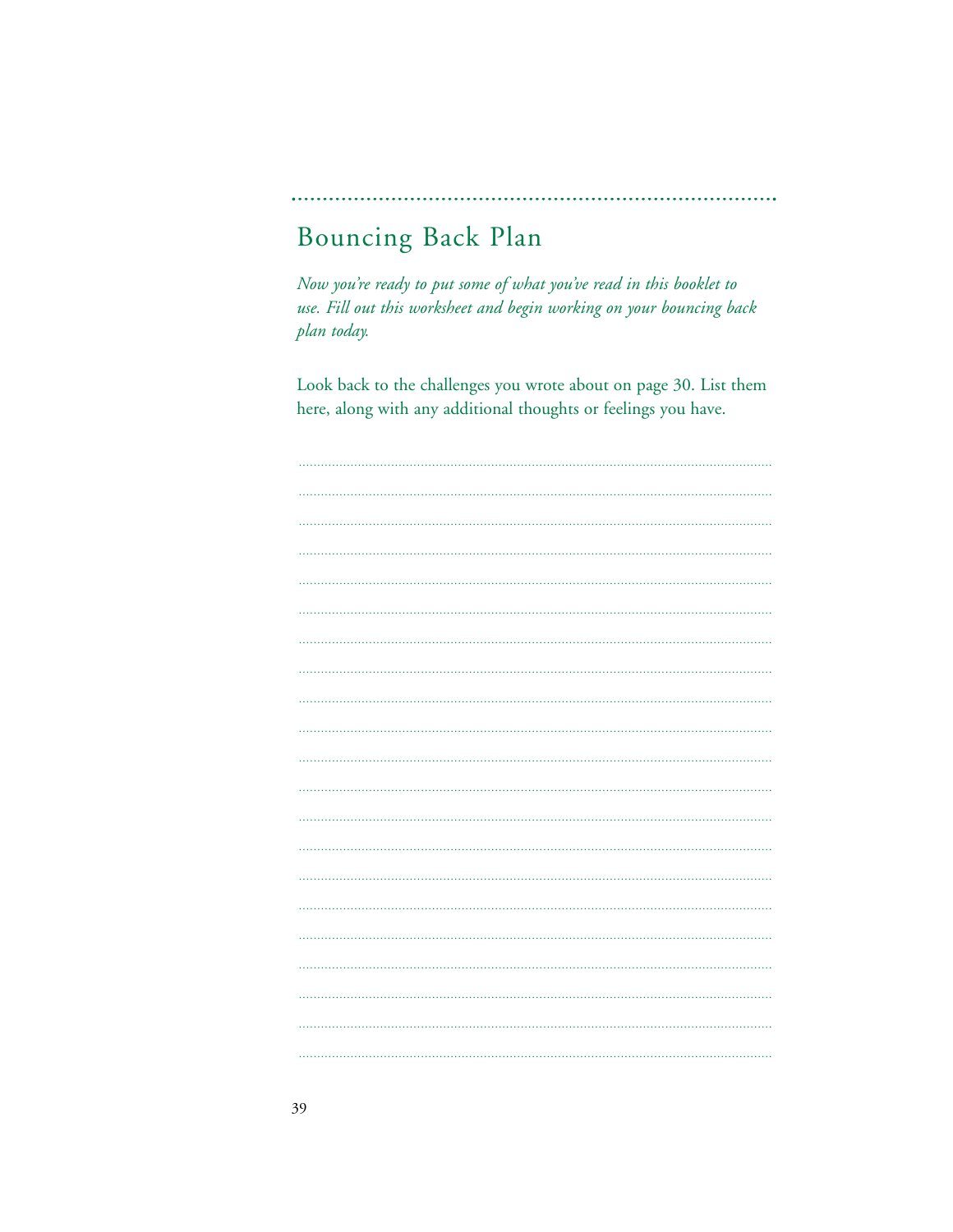Now list possible solutions to the challenges you've described.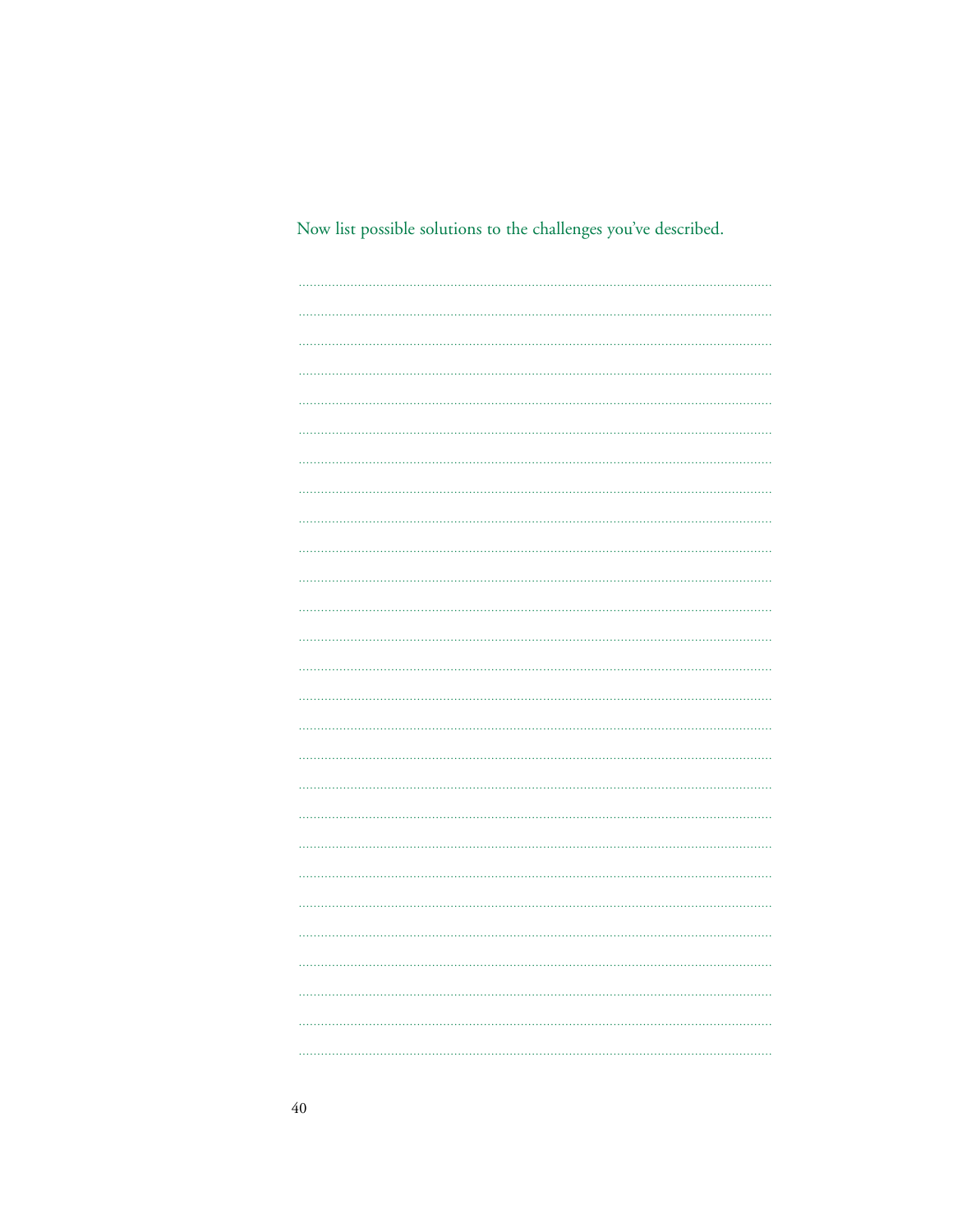| . |
|---|
|   |
|   |
|   |
|   |
|   |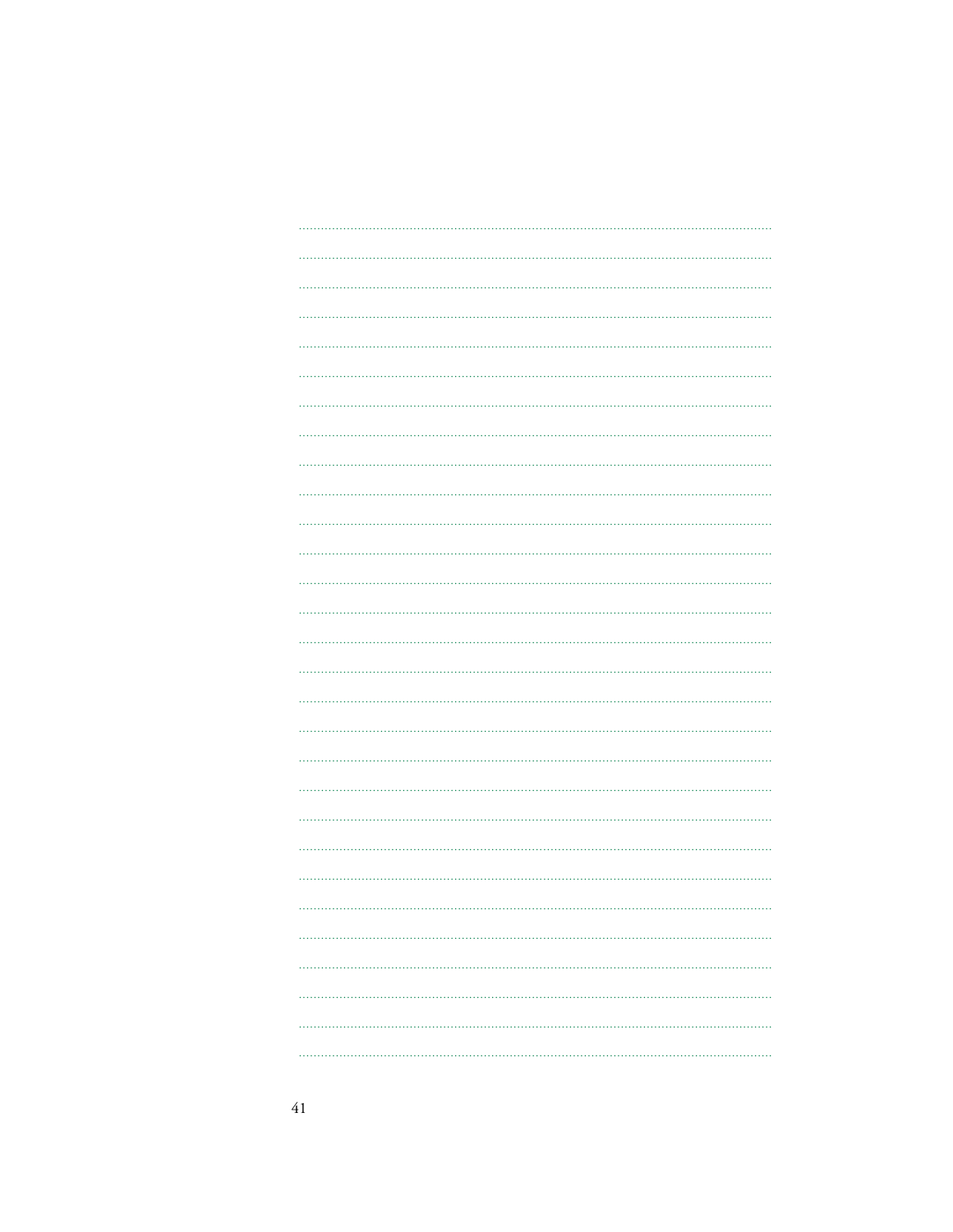Look back to the "How resilient are you?" questionnaire. Now list two or three areas you could work on to be more resilient and steps you could take to do that. (For example, "I could work on taking better care of myself. Steps: Start walking three times a week with a friend. Bring a healthy lunch to work twice a week.")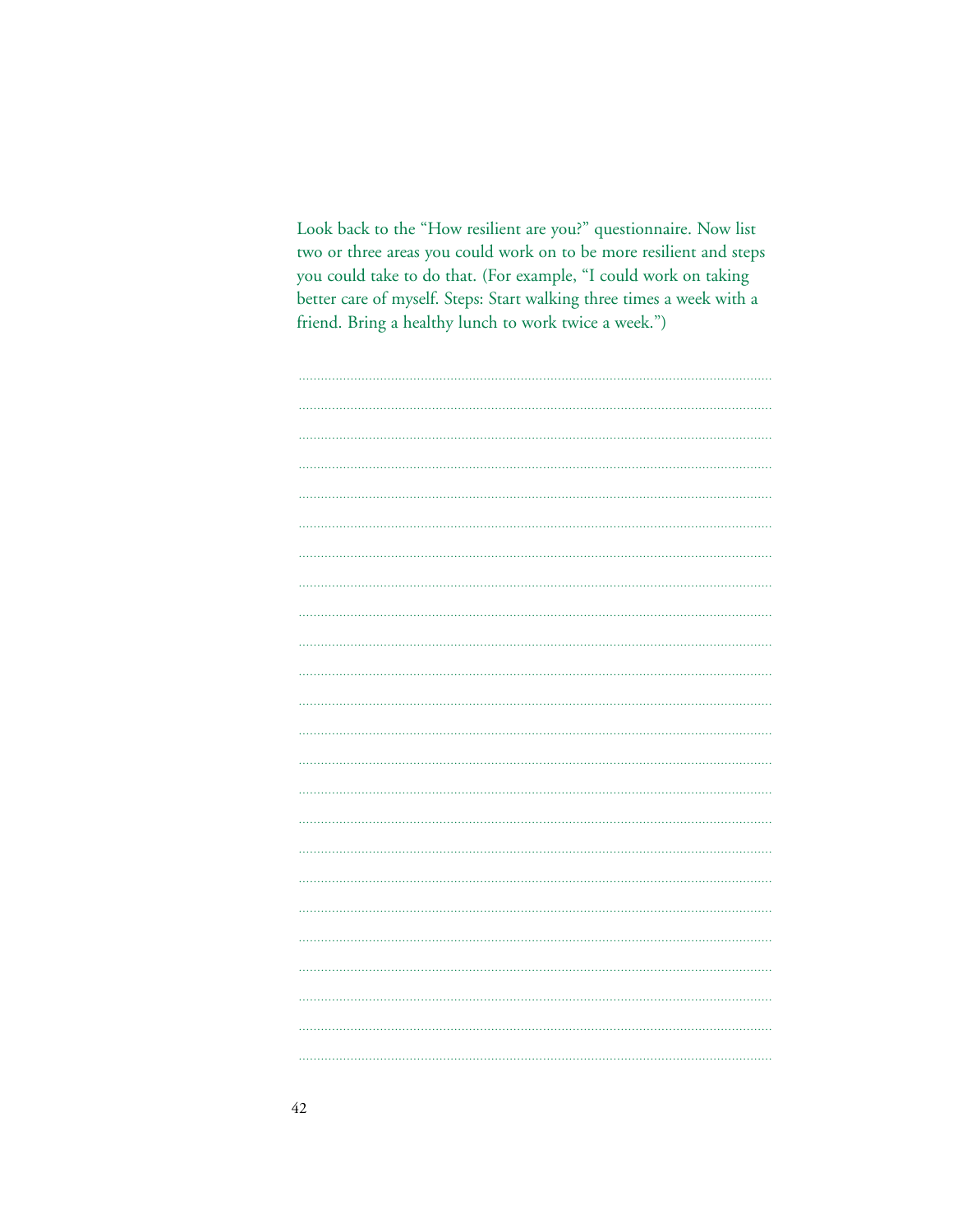Get going on your bouncing back plan! Describe one step you can commit to taking within the next 48 hours to work on being more resilient.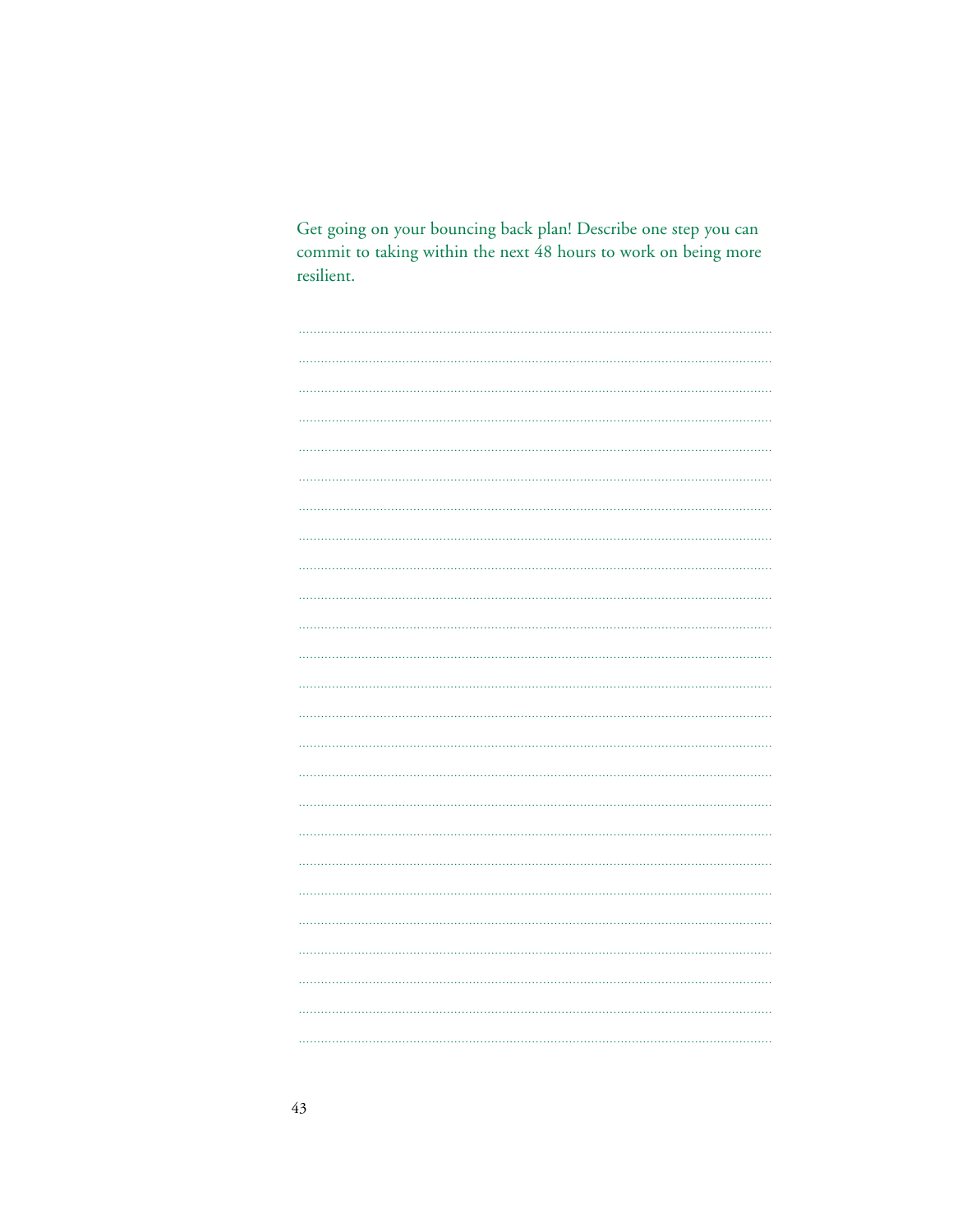We'd like to hear any suggestions or ideas you have on this topic. Please write to us at *publications@ceridian.com.* Be sure to include the title of the booklet in your message.

Thank you.